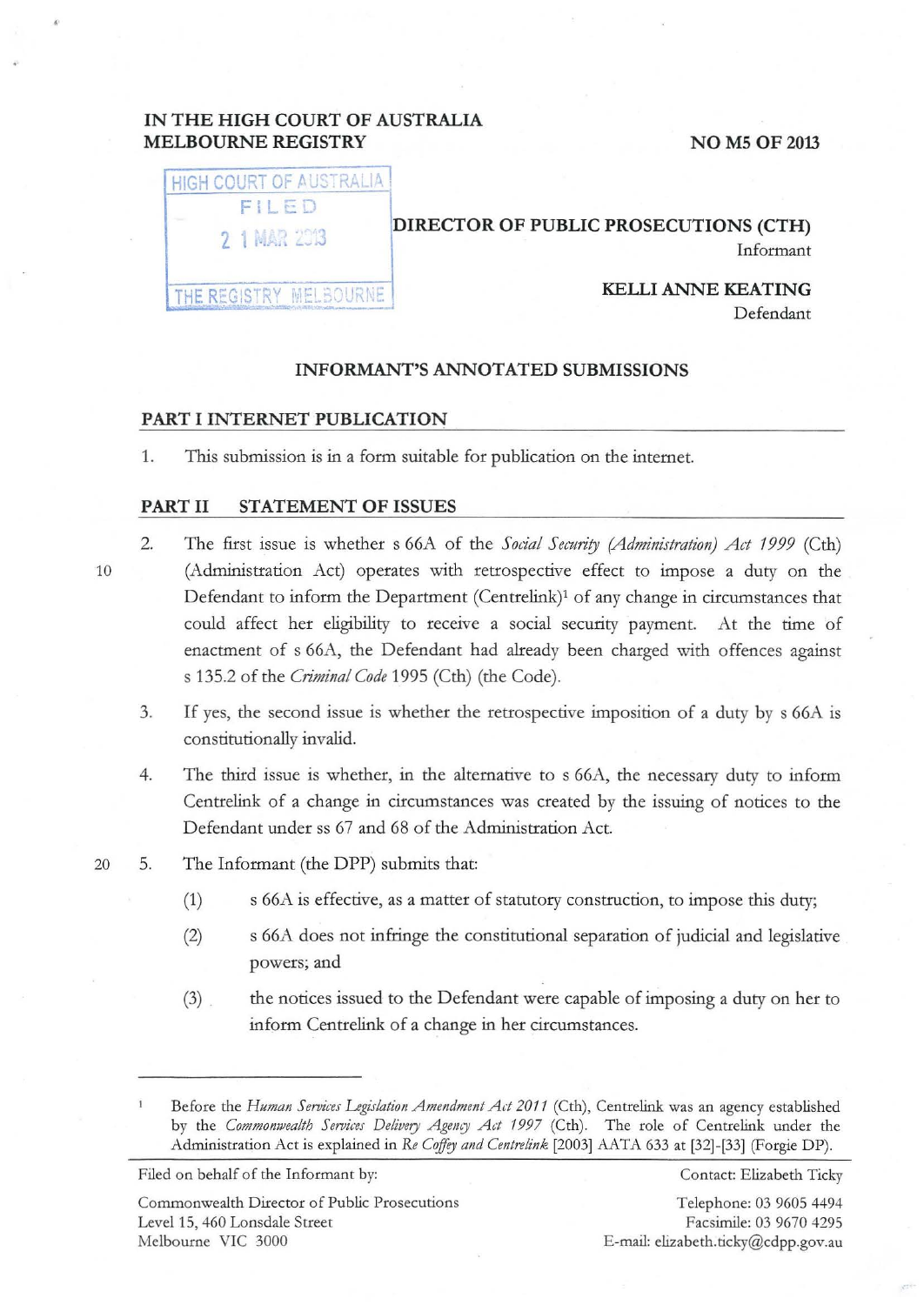# **PART III SECTION 78B OF THE** *JUDICIARY ACT 1903*

6. The Defendant has given notice in accordance with s 78B of the *Judiciary Act 1903* (Cth)2. The DPP considers that no further notice is necessary.

# **PART IV FACTUAL BACKGROUND**

- 7. The facts are set out in the Case Stated. The following facts should be emphasised.
- 8. The Defendant applied for Parenting Payment Single (PPS) on 6 October 2005.3 PPS is means-tested.4
- 9. **Information provided by Defendant:** On 14 October 2005, the Defendant provided information showing that her income was  $$760.15$  per fortnight.<sup>5</sup> She did not provide 10 any other information about her income during the period that she received PPS (from October 2005 until September 2010).6
	- 10. **Centrelink letters:** On 14 October 2005, Centrelink sent the Defendant a letter under s 67 of the Administration Act confirming the grant of payment (the Grant Letter). That letter stated (relevantly):7

INFORMATION USED FOR CALCULATING YOUR REGULAR PAYMENT ... Regular Fortnighdy Earnings ... \$760.15

#### WHAT YOU MUST TELL US

You must tell us within 14 days (28 days if residing outside Australia) if any of these things happen, or may happen. . .. This is an information notice given under the social security law.

You must tell us if any of these things happen or are likely to happen:

 $\mathbb{R}^2$ 

## CHANGES TO INCOME AND ASSETS

**your income, not including financial investments or maintenance, increases** ...

11. On the same date, Centrelink sent the Defendant a letter headed "How work affects your payments". That letter stated (relevantly):8

<sup>2</sup> Case stated book [CSB 82 - 85]

<sup>3</sup> Case Stated, [3] [CSB 2].

<sup>&</sup>lt;sup>4</sup> Case Stated, [4] [CSB 3]. See *Social Security Act 1991* (Cth), Part 2.10 (especially s 503) and Pt 3.6A (especially s 1068A, module E).

s Case Stated, [5] [CSB 3].

<sup>&</sup>lt;sup>6</sup> Case Stated, [6], [7] [CSB 3].

<sup>7</sup> CSB 14-15.

<sup>8</sup> CSB 17.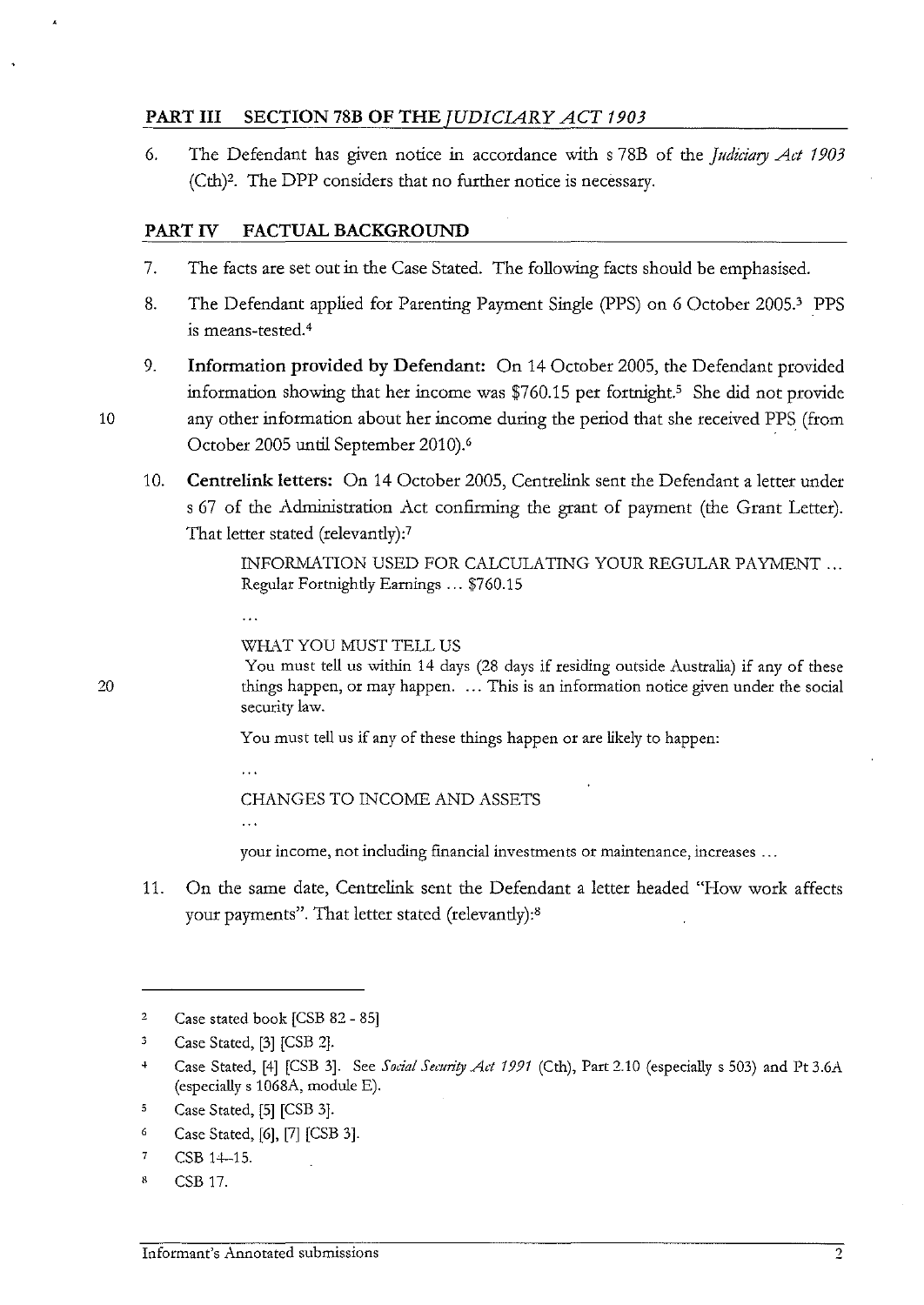Reporting your earnings

You must tell us about any changes to your earnings within 14 days. If you get a 'Reporting and Income Statement', it will tell you how to report your earnings. You must tell us the gross amount you earned (the amount before tax is deducted). If you do not tell us the right information, and are overpaid, you may have to pay money back. A payment penalty can also apply.

- 12. The Defendant was sent 12 other letters between 18 December 2006 and 18 August 2009.
	- (1) Each letter stated that the Defendant's fortnightly income was \$760.15.9
- 
- 10 (2) In each letter the Defendant was requested to inform Centrelink of specified events within 14 days (or within 28 days if outside Australia). The specified events included "your income, not including financial investments or maintenance, increases"<sup>10</sup> or "you ... have any change to your income from employment (the amount you earn goes up or down)".<sup>11</sup>
	- (3) Each letter stated that it was "an information notice given under the social security law" (or "under social security law").<sup>12</sup>
- 13. **Alleged overpayments:** The amended charges relate to three periods between May 2007 and September 2009. During those periods, the Defendant's fortnightly pay exceeded \$760.15 (the income declared) in 29 out of 34 fortnights. Further, in those 20 periods, the Defendant's fortnightly income was more than double the amount of her declared income in 10 out of 34 fortnights. Overall, her gross income for the charge periods was close to double the amount that she would have earned on her declared income (\$44,438.82 compared with \$25,084.95). <sup>13</sup>
	- 14. The periods relating to each amended charge, together with the amount in each period that the DPP alleges was overpaid, are as follows: <sup>14</sup>

Charge 4: 17 May 2007 to 4 October 2007- amount overpaid: \$1,624.39

<sup>9</sup> See CSB 19.17 (letter dated 18 Dec 2006); 22.22 (19 Sept 2007); 26.20 (22 Oct 2007); 32.25 (26 Nov 2007); 37.44 (18 Apr 2008); 42.41 (24 Jul 2008); 47.41 (30 Oct 2008); 50.19 (6 Nov 2008); 56.28 (5 Feb 2009); 59.17 (29 Apr 2009); 65.27 (14 May 2009); 70.27 (18 Aug 2009).

<sup>&</sup>lt;sup>10</sup> See CSB 20.25 (letter dated 18 Dec 2006); 23.29 (19 Sept 2007); 27.26 (22 Oct 2007); 51.28 (6 Nov 2008); 60.25 (29 Apr 2009).

<sup>&</sup>quot; CSB 33.20 (letter dated 26 Nov 2007); 38.39 (18 Apr 2008); 43.38 (24 Jul 2008); 48.38 (30 Oct 2008); 57.25 (5 Feb 2009); 66.25 (14 May 2009); 71.22 (18 Aug 2009).

<sup>12</sup> See CSB 19.26 (letter dated 18 Dec 2006); 22.30 (19 Sept 2007); 26.29 (22 Oct 2007); 31.27, 33.11 (26 Nov 2007); 36.25, 38.30 (18 Apr 2008); 41.29, 43.29 (24 Jul 2008); 46.28, 48.29 (30 Oct 2008); 50.28 (6 Nov 2008); 57.15 (5 Feb 2009); 59.26 (29 Apr 2009); 66.15 (14 May 2009); 71.14 (18 Aug 2009).

<sup>13</sup> See Case Stated, [22]-[23] [CSB 10-11].

<sup>&#</sup>x27;" Case Stated, [26] [CSB 11-12]; Attachment 4 [CSB 80].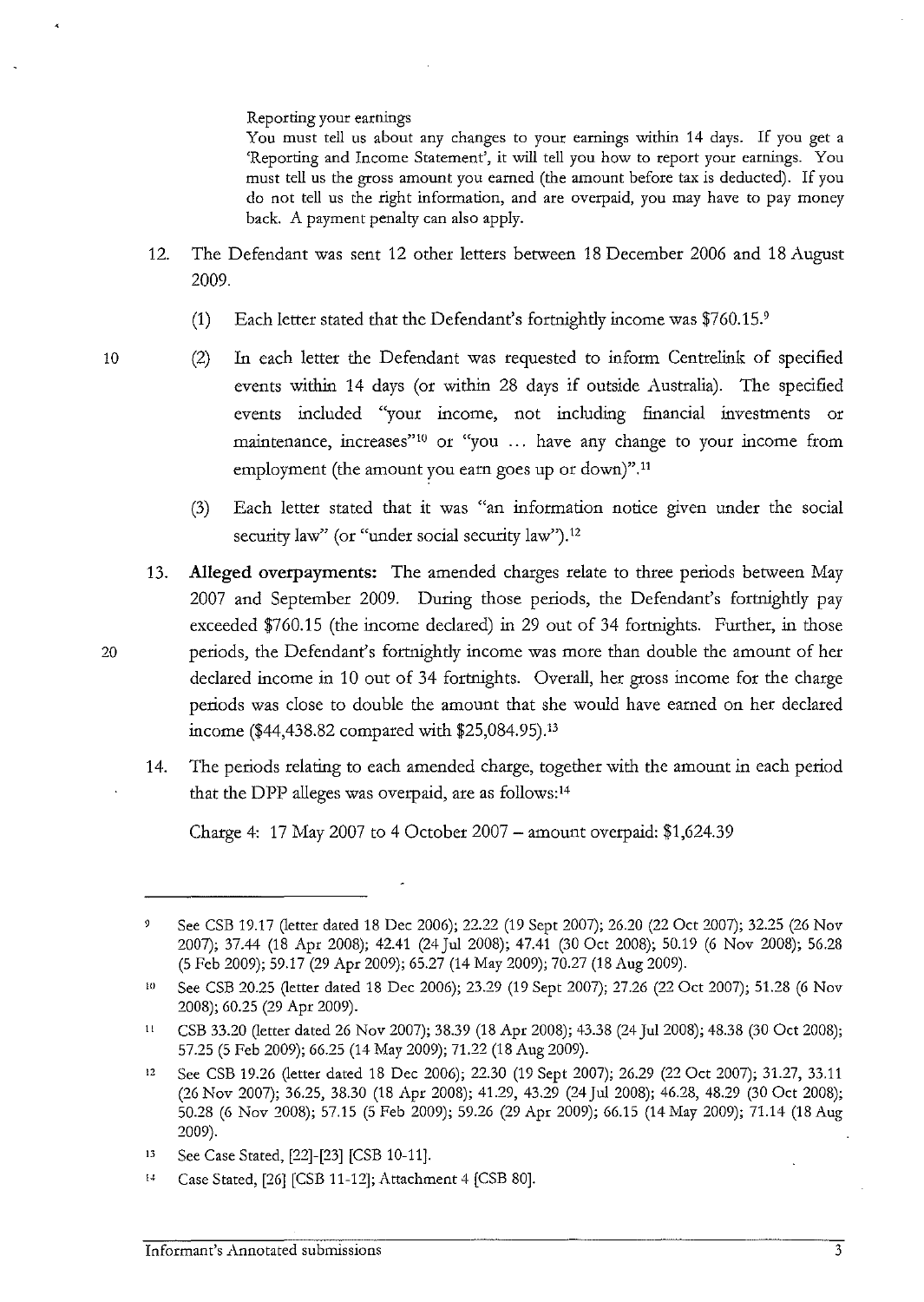Charge 5: 3 April 2008 to 2 October 2008 - amount overpaid:  $$2,870.66$ 

Charge 6: 16 April2009 to 3 September 2009- amount overpaid: 1,797.74

This is a total overpayment of \$6,292.79.

15. Charges: . On 7 October 2010, the Defendant was charged with three counts of obtaining financial advantage, contrary to s 135.2(1) of the Code.15 On 7 February 2012, those charges were amended and the charges set out above were substituted.16

## PARTV APPLICABLE LEGISLATIVE AND CONSTITUTIONAL PROVISIONS

16. The DPP relies on the provisions set out in the Defendant's submissions. The DPP will provide the Court with an agreed bundle of legislation for the hearing.

# 10 PART VI INFORMANT'S ARGUMENT

## Q(l) Administration Act, s 66A is effective to create a duty from 20 March 2000

17. The first question is whether s 66A of the Administration Act is effective, as a matter of statutory construction, to create a duty for the purposes of s 4.3(b) of the Code.

## 1.1 *Background to the insertion of* s *66A*

- 18. The Defendant is charged with offences against s 135.2(1) of the Code. The physical and fault elements of this offence are as follows:<sup>17</sup>
	- (a) the person intentionally engages in conduct;
	- (aa) as a result of the conduct, the person obtains a financial advantage for himself or herself from another person, being aware of the substantial risk that this will occur and, having regard to the circumstances that are known to him or her, it being unjustifiable to take the risk that this will occur;
	- (ab) the person knows or believes that he or she is not eligible to receive the financial advantage; and
	- (b) the other person is a Commonwealth entity (strict liability).
- 19. The expression "engages in conduct" means to do an act or to omit to perform an act (the Code, s 4.1 (2)). However, under s 4.3, an omission to perform an act can only be a physical element if:
	- (a) the law creating the offence makes it so; or
	- (b) the law creating the offence impliedly provides that the offence is committed by an omission to perform an act that by law there is a duty to perform.

20

<sup>15</sup>  Case Stated, [24] [CSB 11]; Attachment 2 [CSB 74-75].

<sup>!6</sup>  Case Stated, [25] [CSB 11J;Attachment 3 [CSB 77-78].

<sup>17</sup>  See *Director of Public Prosecutions (Ctb) v Poniatowska* (2011) 244 CLR 408 (Poniatowska) at 417 [21] (French CJ, Gummow, Kiefel and Bell JJ).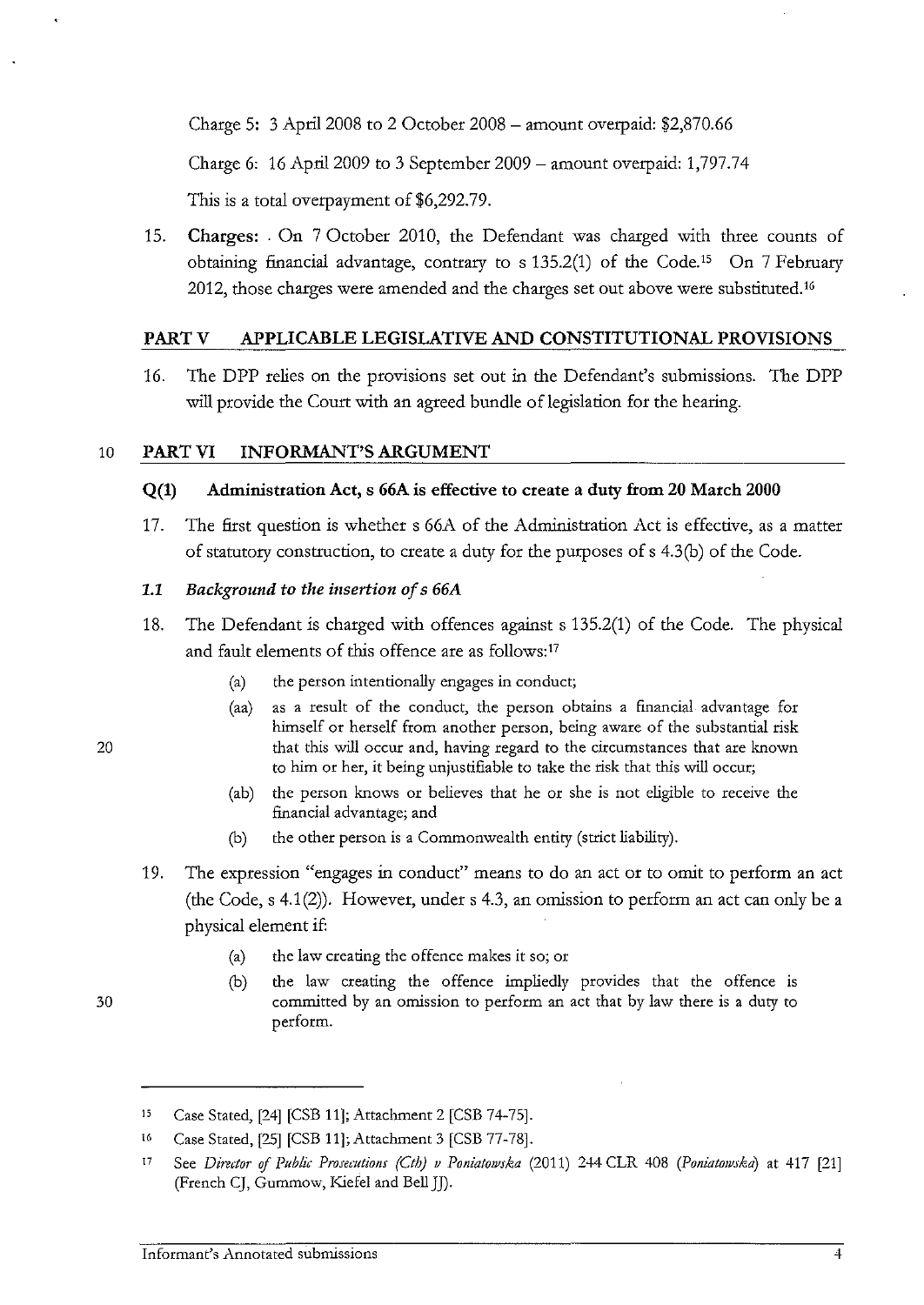- 20. In *Director of Public Prosecutions (Cth) v Poniatowska*,<sup>18</sup> this Court held (with Heydon J dissenting) that, although s 135.2(1) allowed that the offence may be committed by omission, it did not make an omission of an act a physical element of the offence within the meaning of s 4.3(a) of the Code.<sup>19</sup> The DPP in *Poniatowska* disavowed reliance on any statutory duty on the respondent to inform Centrelink of a change in circumstances (cf Code, s 4.3(b)).20
- 21. On 4 August 2011, the *Social Security and Other Legislation Amendment (Miscellaneous Measures) Act 2011* (Cth) (the 2011 Amendment Act) received Royal Assent.<sup>21</sup> Schedule 1, item 1 of that Act inserted a new s 66A into the Administration Act. 10 Section 66A(1) provides:
	- (1) If:
		- (a) a person has made a claim for:
			- $(i)$  a social security payment; or
			- (ii) a concession card; and
		- (b) the claim has been granted or has not been determined; and
		- (c) an event or change of circumstances occurs that might affect the payment of that social security payment or the person's qualification **for the concession card;**

the person must, within 14 days after the day on which the event or change 20 occurs, inform the Department of the occurrence of the event or change.

22. Section 2 of the 2011 Amendment Act provided that Schedule 1 (which added s 66A) commences on 20 March 2000. Schedule 1 item 3 provides:

#### 3 Application provision

Section<sup>o</sup> 66A of the [Administration Act], as inserted by this Schedule, **applies in relation to an event or change of circumstances that occurs on or**  after 20 March 2000.

#### 1.2 *Clear language of2011 Amendment Act excludes presumption against retrospectivity*

- 23. It is submitted that the clear language of the 2011 Amendment Act excludes the presumption against retrospectivity.
- 24. It must be accepted that the presumption against retrospectivity applies with special force when legislation affects criminal liability in pending judicial proceedings.<sup>22</sup> Here,

<sup>!8</sup>  (2011) 244 CLR 408.

 $\bar{1}9$ *PoniatowJka* (2011) 244 CLR 408 at 423 [37].

<sup>2()</sup>  *Pouiatowska* (2011) 244 CLR 408 at 422 [34].

<sup>21</sup>  The 2011 Amendment Act was therefore enacted after argument in *Poniatowska* (3 March 2011), but before the decision was handed down (26 October 2011).

<sup>22</sup>  See eg *Lodhi v The Queen* (2006) 199 FLR 303 *(Lodhz)* at 310 [23], 312 [39] (Spigelman CJ, wiili McClellan CJ at CL agreeing on this point, and Sully J agreeing). See also, in relation to civil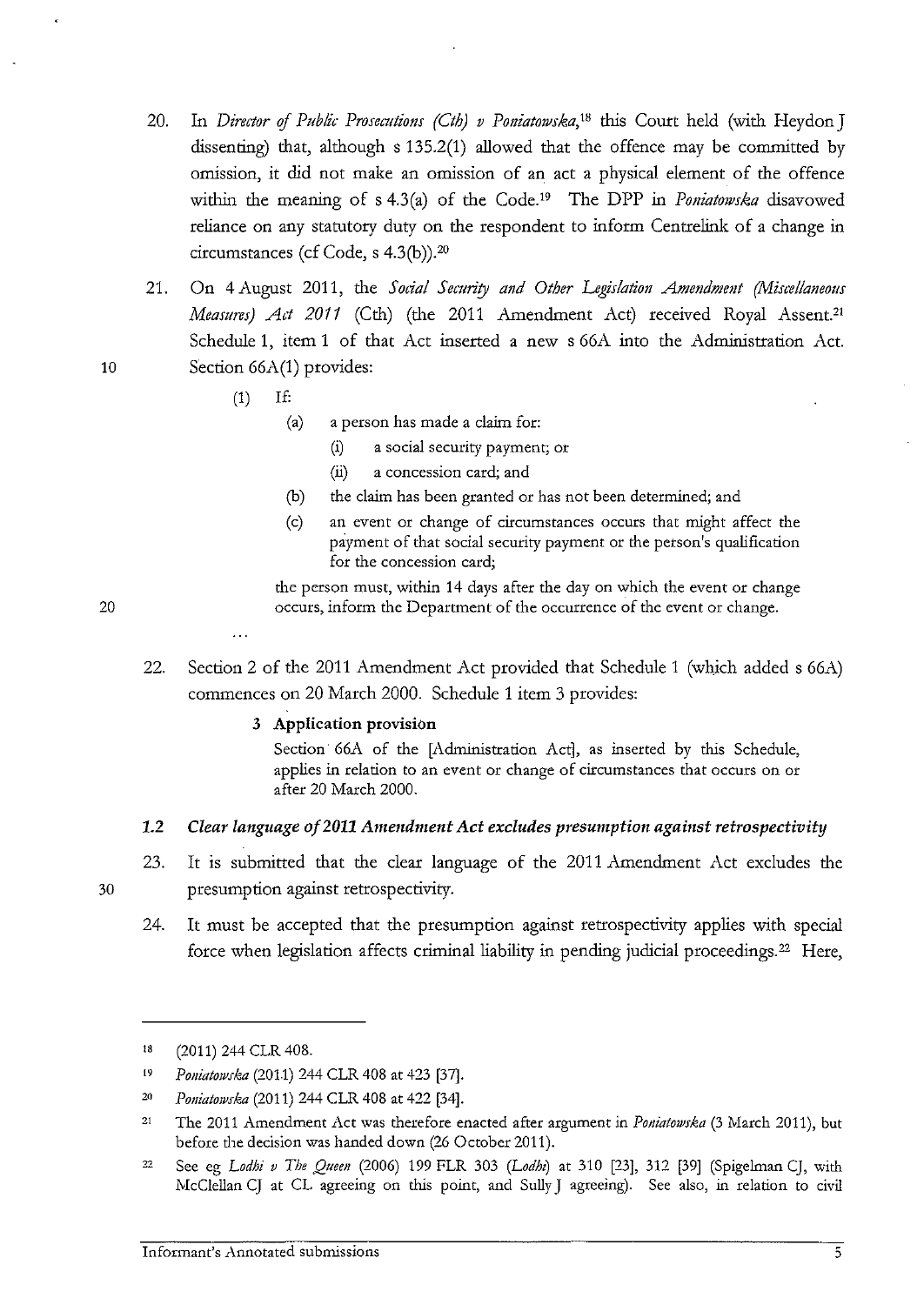the Defendant was charged in October 2010 (before the 2011 Amendment Act was enacted) and therefore proceedings were "pending" in that sense.

- 25. At the same time, it is possible to exclude the presumption against retrospectivity by sufficiently clear language<sup>23</sup> (putting aside the constitutional point discussed below). It is not necessary for Parliament to expressly address the question of pending actions. 24 Instead, the intention of Parliament is determined by the words of the statute, construed in their full context and in accordance with the scope and purpose of the legislation. 25 Although general notions of "justice" and "fairness" underpin these principles, the task of construction cannot be approached simply by asking whether a 10 construction is "unfair" or "unjust" - rather, the issue is what constructional choices are open according to the established rules of interpretation.<sup>26</sup> Similarly, general arguments about "uncertainty" do not advance the proper construction of the 2011 Amendment Act.2'
	- 26. Here, it is obvious from s 2 and Sch 1, item 3 of the 2011 Amendment Act that s 66A has at least some retrospective operation. Moreover, for the following reasons, this retrospective operation extends to applying s 66A to pending proceedings.28
		- (1) The application provision in Sch 1, item 3 is in completely unqualified terms the new s 66A "applies in relation to an event or change of circumstances that occurs on or after 20 March 2000".29
- 20 (2) The date of retrospective operation  $-20$  March 2000  $-$  is more than 10 years before the enactment of s 66A. This could not sensibly be interpreted as applying only to an event or change of circumstances in respect of which judicial proceedings had not commenced.

proceedings, *Australian Education Union v Fair Work Australia* (2012) 246 CLR 117 (Australian *Edumtion Union)* at 136 [33] (French CJ, Crennan and KiefelJJ).

- ${\bf 23}$ See eg *NSW Food Authority v Nutricia Australia Pty Ltd* (2008) 72 NSWLR 456 at 481 [98] (Spigelnian CJ, with Hidden and Latham JJ agreeing).
- 24 Lodhi (2006) 199 FLR 303 at 312-313 [40] (Spigelman CJ); see also *Continental Liqueurs Pty Ltd v GF* Heublein (1960) 103 CLR 422 at 427 (Kitto J).
- 25 *Jones v Commonwealth Services Delivery Agency* (2012) 265 FLR 158 *(Jones*) at 177 [41] (Gray J); see also Attorney-General (NSW) v World Best Holdings Pty Ltd (2005) 63 NSWLR 557 *(World Best Holdings)* at 571 [53] (Spigelman CJ).
- 26 *AUJtralian Education Union* (2012) 246 CLR 117 at 134 [28]-[29], 135-136 [32] (French CJ, Crennan and Kiefel JJ).
- 27 Cf *Australian Edumtion Union* (2012) 246 CLR 117 at 138 [39] (French CJ, Crennan and Kiefel JJ); contra Defendant's submissions, [19.2]-[19.3].
- 28 **Even when an Act clearly has some retrospective operation, the courts will confine the extent of**  retrospective operation to what is clearly expressed: see *egAustralian Edutation Union* (2012) 246 CLR 117 at 135 [31] (French CJ, Crennan and Kiefel JJ).
- 29 See *Jones* (2012) 265 FLR 158 at 177 [42] (Gray J).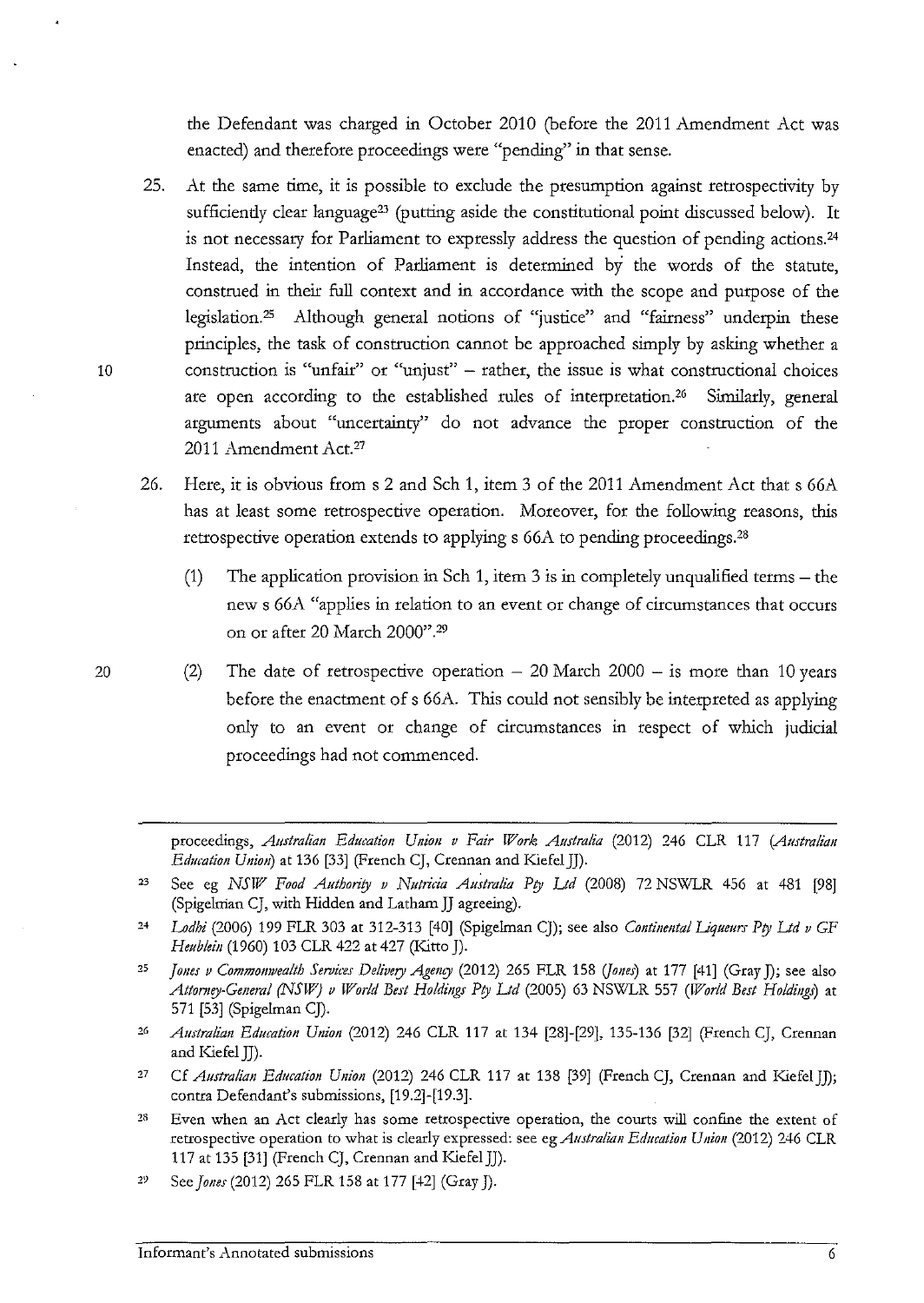- (3) The context of new s  $66A$  was to fill the legal gap that had been identified by the Full Court of the South Australian Supreme Court in *Poniatowska v Director of Public Prosecutions (Cth)<sup>30</sup>* (subsequently confirmed by this Court). The date from which s  $66A$  is added  $-20$  March  $2000 -$  is the date on which the Administration Act commenced.<sup>31</sup> Given that s 66A clearly has some retrospective operation, the only conceivable interpretation is that Parliament intended to fill this gap in relation to all past conduct under the Administration Act, including past conduct that was the subject of pending and even completed judicial proceedings. 32
- 27. This legislative intention is confirmed by the extrinsic materials.<sup>33</sup> The Explanatory 10 Memorandum confirms that new s 66A was enacted in response to the decision in *Poniatowska* (with the appeal then pending in the High Court).<sup>34</sup> The purpose of applying new s 66A with retrospective effect was to ensure that any convictions in relation to social security fraud under provisions such as s 135.2 of the Code could not be overturned on the basis that the physical element of the offence, the omission, was not established. 35 It was considered that the usual criticism of retrospective criminal legislation (that people would be unaware that their conduct was an offence) did not apply here - the convicted persons would have all been aware that they should have informed the Department of the specified events and changes of circumstances listed in the notices given to them by Centrelink.<sup>36</sup>

#### 20 *1.3 Wording of* s *4.3(b) and the need for intentional conduct do not assist the Defendant*

28. The Defendant's other arguments for why s 66A should not be given a retrospective operation should be rejected.

- 35 Explanatory Memorandum, pp 6, 7.
- 36 Explanatory Memorandum, p 7.

<sup>30</sup>  (2010) 107 SASR 578. Section 66A was enacted after argument in this Court in *Poniatowska,* but before this Court's decision had been handed down.

<sup>31</sup>  See Explanatory Memorandum to the Social Security and Other Legislation Amendment (Miscellaneous Measures) Bill 2011 (Cth) (Explanatory Memorandum), p 6.

<sup>32</sup>  See, by analogy, *Australian Edumtiou Union* (2012) 246 CLR 117 at 137 [37], 138 [39]-[40] (French CJ, Crennan and Kiefe!JJ): the language of the Commonwealth provision clearly validated the registration of all associations in the circumstances specified, and applied equally to an association whose registration had been declared invalid by a court as to any other association. See also *World Best Holdings* (2005) 63 NSWLR 557 at 574 [65]-[66] (Spigelman CJ): the intention of the NSW Parliament in that case was to validate the constitution of the Administrative Decisions Tribunal in all cases, therefore it was not possible to read down the general words that Parliament used.

<sup>33</sup>  Extrinsic materials cannot be used to displace the clear meaning of the text: *Akan (NT) v Territory Revenue* (2009) 239 CLR 27 at 47 [47] (Hayne, Heydon, Crennan and Kiefe!JJ). However, it is permissible to use extrinsic materials to ascertain the mischief to which new s 66A was directed: *CIC Imuranl'e Ltd v Bankstown Football Club Ltd* (1997) 187 CLR 384 at 408 (Brennan CJ, Dawson, Toohey and Gummow JJ).

 $34$ Explanatory Memorandum, p 4. Since *Poniatowska*, the DPP had adjourned or discontinued a large number of matters of that kind before the courts: Explanatory Memorandum, pp 4-5.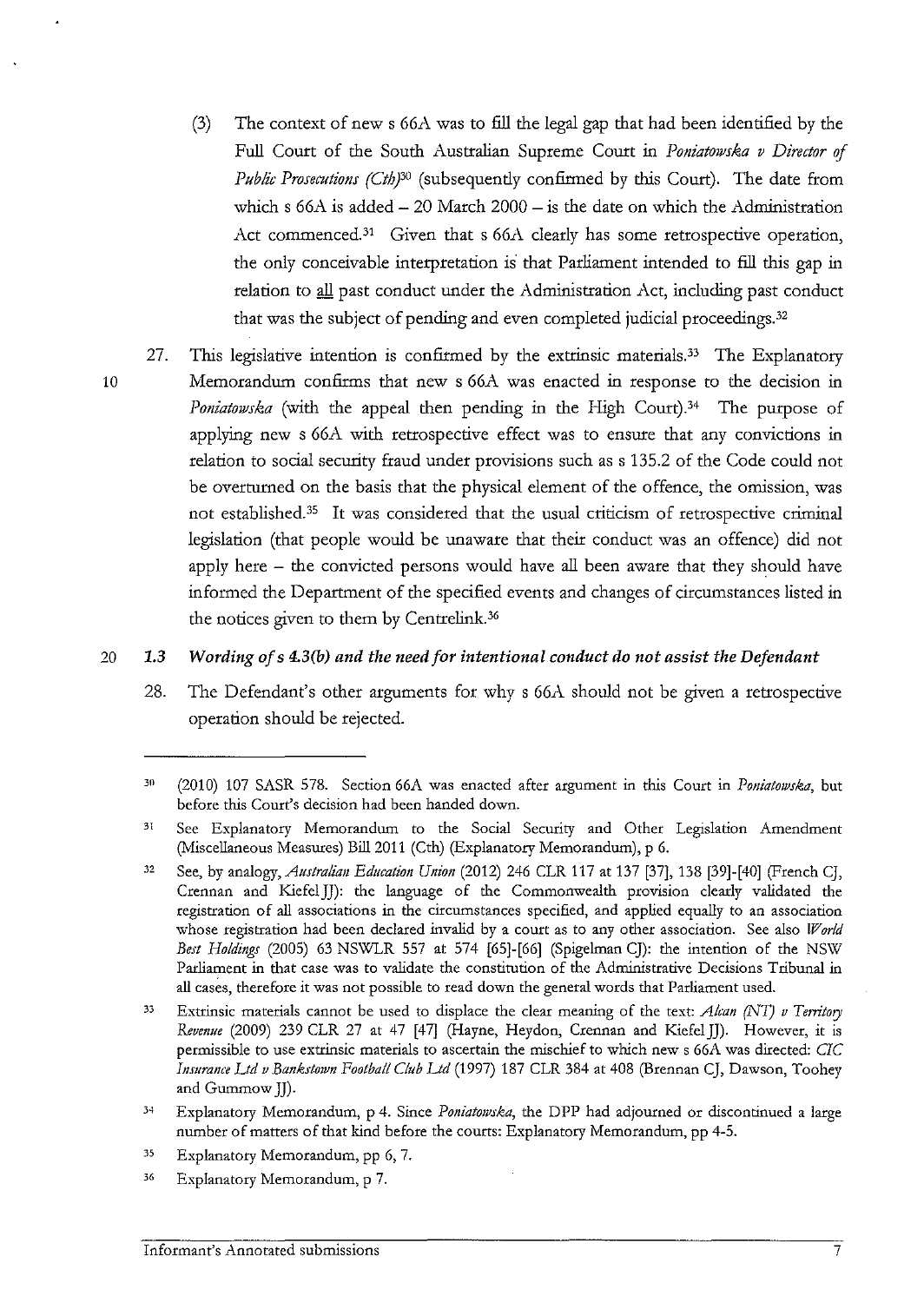- 29. **Section 4.3(b) does not require duty to exist at time of omission:** First, contrary to the Defendant's argument, there is no warrant for reading into s 4.3(b) a requirement that the duty must exist at the time of the omission.<sup>37</sup> Section 4.3(b) is a general provision, designed to apply to all Commonwealth criminal laws, which includes the possibility of retrospective legislation. Following the enactment of s 66A, there "is" a duty to inform Centrelink of certain events or changes in circumstances. For this reason, there was no need to amend ss 4.1 or 4.3 of the Code- the new s 66A engaged these provisions, by supplying a legal duty that comes within  $s$  4.3(b).<sup>38</sup> Nor was there any need to amend  $s$  135.2(1).<sup>39</sup>
- 10 30. **Intentional conduct does not require knowledge of duty:** Second, the need for the conduct referred to in  $s 135.2(1)(a)$  of the Code to be intentional does not require a person to be aware of the existence of the legal duty to perform an act.40
	- (1) As noted at [18] above, the first element of an offence contrary to s 135.2(1)(a) (when the physical and fault elements are combined) is that a person intentionally engage in conduct. As noted at [19] above, "engage in conduct" means to do an act or to omit to perform an act.<sup>41</sup> (The element is not, as the Defendant contends, that a "person has left undone that which she ought to have done").<sup>42</sup>
	- (2) Intention is defined in s 5 of the Code as follows: "[a] person has intention in respect of conduct if he or she means to engage in that conduct".
- 20 (3) The "conduct" is the failure to perform an act that by law there is a duty to perform (s 4.3(b)). For example, the conduct in this case is intentionally omitting to inform Centrelink of her change of circumstances (her change in income). This does not require that a person know that there is a duty, but rather requires: (i) as a matter of fact, a person intentionally did not perform an act; and (ii) as a matter of law, there is a duty to perform that act.43 In other words, the element of the offence is not that an accused intended to breach the duty. Here, s 66A of the Administration Act imposed that duty with retrospective effect.

 $42$ Defendant's submissions, [20].

<sup>37</sup>  Contra Defendant's submissions, [19]. Section 4.3(b) refers to an omission being a physical element of an offence if "the law creating an offence impliedly provides that the offence is committed by omission to perform an act that by law there is a duty to perform" (emphasis added).

<sup>38</sup> *Jones* (2012) 265 FLR 158 at 179 [50]-[51], 180 [54] (Gray J); contra Defendant's submissions, [21].

**<sup>39</sup>**  Section 135.2(1) allows that an offence may be committed by omission: *Poniatowska* (2011) 244 CLR 408 at 423 [37].

<sup>~)</sup>  Contra Defendant's submissions, [20].

<sup>41</sup>  Section 4.1(2) of the Code.

 $43$ *Jovanovic v Director of Public Prosecutions (Cth)* [2012] SASC 194 at [38] (Gray J).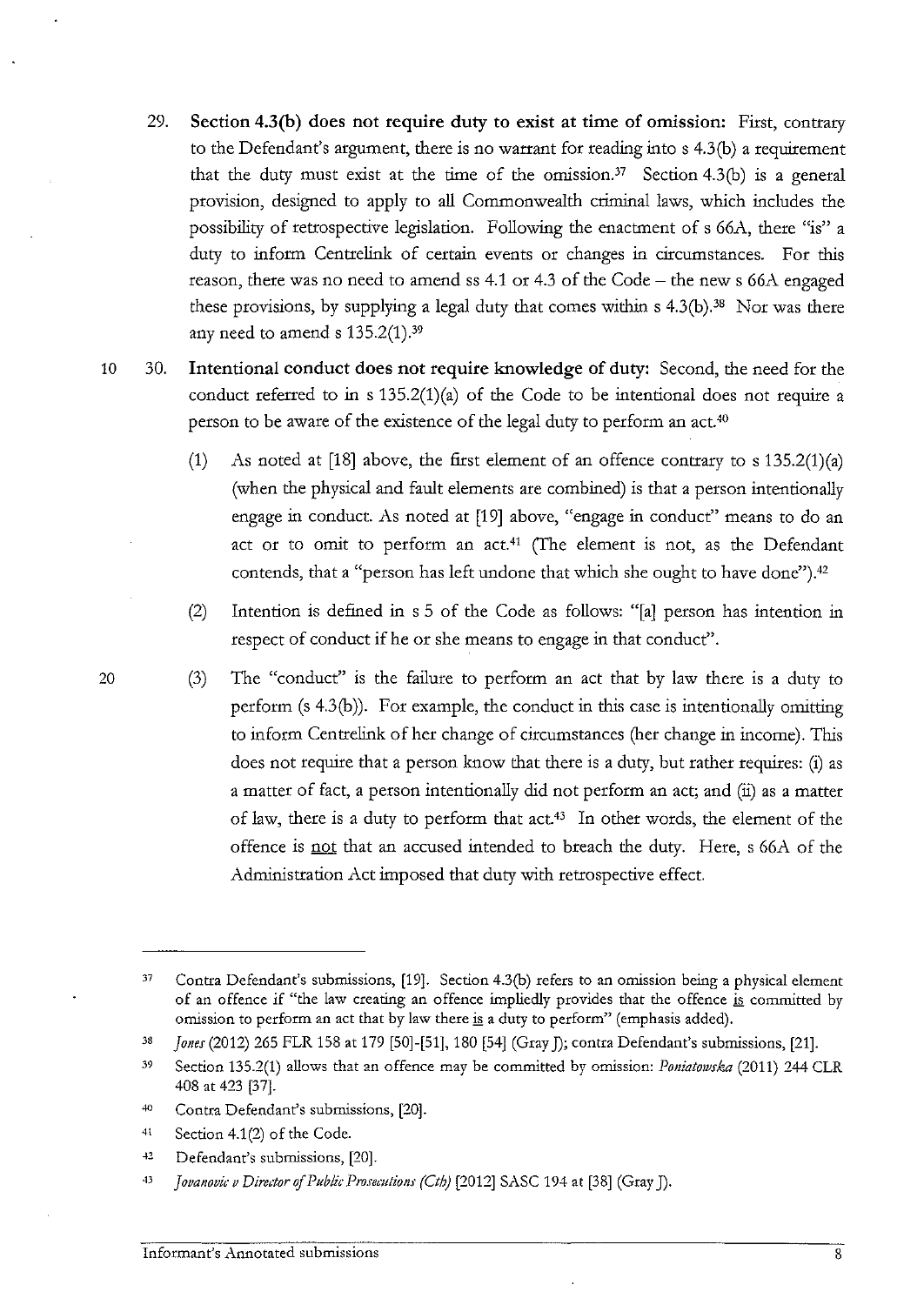- 31. The Defendant's reliance on the statement from *Ansari v The Queen*<sup>44</sup> is misplaced. *Ansari* turns on the particular nature of the conspiracy offence in s 11.5(1) of the Code which requires (among other things) that a person and at least one other party to an agreement "have intended that an offence be committed pursuant to the agreement"  $(s 11.5(2)(b))$ .<sup>45</sup> In that context, the plurality stated that "[p]roof of an intention to commit an offence [required by s 11.5(2)(b)] requires proof of the accused's knowledge of, or belief in, the facts that make the proposed conduct an offence".46
- 32. This statement in *Ansari* does not stand for any broader proposition about the knowledge required - indeed, even under s 11.5 an accused must have knowledge only 10 of the facts that make conduct an offence (as distinct from having knowledge of, or belief in, the legal characterisation of the conduct).<sup>47</sup> That statement does not impose on the Crown a requirement to prove that an accused had knowledge of the law - to the contrary, ignorance of the law is no excuse.48
- 33. As the plurality in *Attsari* also observed a person may be criminally responsible for an offence even if he or she is mistaken about, or ignorant of, the existence or content of an Act that directly or indirectly creates the offence (citing the Code, s  $9.3(1)$ ).<sup>49</sup> For example, an accused may commit a slavery offence against s 270.3(1) of the Code if a person is known by the accused to possess the qualities that, by virtue of s 270.1, go to make that person a slave. The accused's intention does not depend on him or her 20 appreciating the legal significance of those qualities.<sup>50</sup>

# **Q(2) The retrospective creation of a duty by s 66A is constitutionally valid**

34. If s 66A creates a duty from 20 March 2000 as a matter of statutory construction (as submitted by the DPP), the second question is whether this retrospective operation is constitutionally valid.

<sup>44</sup>  (2010) 241 CLR 299 *(Ansan)* at 318 [59], quoted in Defendant's submissions, [20].

<sup>45</sup>  The argument in *Ansari* was that that a charge of conspiracy to commit an offence that had recklessness as a fault element was bad in law: see (2010) 241 CLR 299 at 311-312 [30], [32] (Gummow, Hayne, Heydon, Crennan, Kiefel and Bell JJ).

<sup>46</sup>  *Ansari* (2010) 241 CLR 299 at 318 [59], citing *R v LK* (2010) 241 CLR 177 at 228 [117].

<sup>47</sup>  *R v LK* (2010) 241 CLR 177 at 228 [117] (Gummow, Hayne, Crennan, Kiefel and Bell JJ). However, s 11.5(2)(b) does require that at least one party to the agreement must have intended that an offence be committed pursuant to the agreement: ibid.

<sup>48</sup>  *CTM v The Queen* (2008) 236 CLR 440 at 446 [7] (Gleeson CJ, Gummow, Crennan and Kiefel JJ) and see in relation to the Code: *DPP (Cth) Reference* (No 1 of 2008) (2008) 21 VR 111 at 115 [21] (the Court). Contra Defendant's submissions, [19].

<sup>49</sup>  *Ansari* (2010) 241 CLR 299 at 318 [60].

 $50$ R v Wei Tang (2008) 237 CLR 1 at 25 [48] (Gleeson CJ, with Gummow, Heydon, Crennan and Kiefel JJ agreeing with his Honour and Hayne **J),** 55 [134] (Hayne J).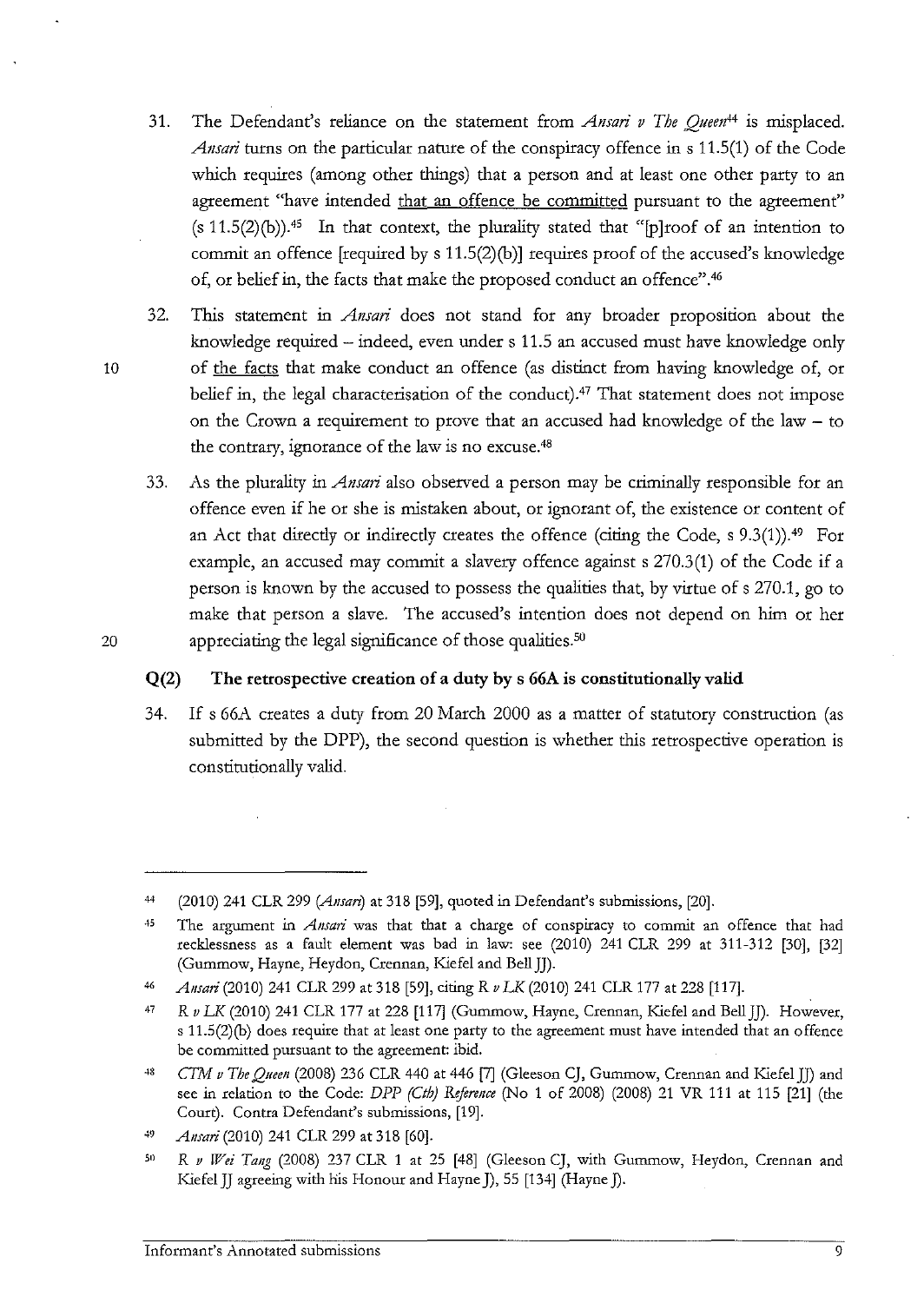# 2.1 *Parliament may enact retrospective criminal laws, provided they do not usurp or interfere with the exercise of federal judicial power*

- 35. The DPP submits that correct position is that the Commonwealth Parliament can validly enact retrospective criminal laws, provided those laws do not usurp or interfere with the exercise of federal judicial power.
- 36. This position was taken by four members of this Court in *Polyukhovich* v The *Commomvealth.51* 
	- (1) Mason CJ, Dawson and McHughJJ held in separate judgments that the Commonwealth could enact retrospective criminal laws, provided those laws did not usurp the exercise of federal judicial power. A retrospective Commonwealth criminal law would not usurp the exercise of judicial power if it left the courts to determine whether the person has engaged in the conduct complained of, and whether that conduct infringes the prescribed rule.<sup>52</sup>
	- (2) Toohey J (the other member of the majority) held that the Commonwealth could enact some retrospective criminal laws, provided the law did not require a court to act contrary to accepted notions of judicial power.<sup>53</sup> Toohey J held the Commonwealth law in that case was not retroactive "in any offensive way", largely because the relevant offence (murder) was universally condemned in both international and domestic law.<sup>54</sup>
- 20 37. It is beside the point that *Polyukhovith* does not hold that the Commonwealth has an unfettered power to enact retrospective criminal laws<sup>55</sup>  $-$  the holding of these four justices is squarely inconsistent with the Defendant's argument in this case. The Defendant relies<sup>56</sup> on the dissenting judgments of Deane J and Gaudron J, who held that the Commonwealth Parliament cannot enact any retrospective criminal laws.<sup>57</sup>
	- 38. It is also beside the point that the war crimes legislation considered in *Polyukhovid;* was penalising conduct that was already criminal. 58 That aspect was decisive in the reasoning of Toohey J; however, that reasoning has been persuasively criticised as "little more than a declaration of a judicial obligation to prevent injustice from being enacted

10

58 Cf Defendant's submissions, [56]-[57].

<sup>51</sup>  (1991) 172 CLR 501 *(Polyukhovith).* 

*<sup>51</sup>*  (1991) 172 CLR 501 at 536 (Mason CJ); see also 647, 649 (Dawson J), 721 (McHugh J).

<sup>53</sup>  (1991) 172 CLR 501 at 689.

<sup>5&</sup>lt; (1991) 172 CLR 501 at 690,691.

<sup>55</sup>  CfDefendant's submissions, [57].

<sup>56</sup>  See Defendant's submissions, [24]-[25], [33], [42], [62].

<sup>57</sup>  (1991) 172 CLR 501 at 613-614 (Deane J), 706-707 (Gaudron J). This reasoning is criticised in Leslie Zines, "A Judicially Created Bill of Rights?" (1994) 16 Sydney Law Review 166 at 171, 172.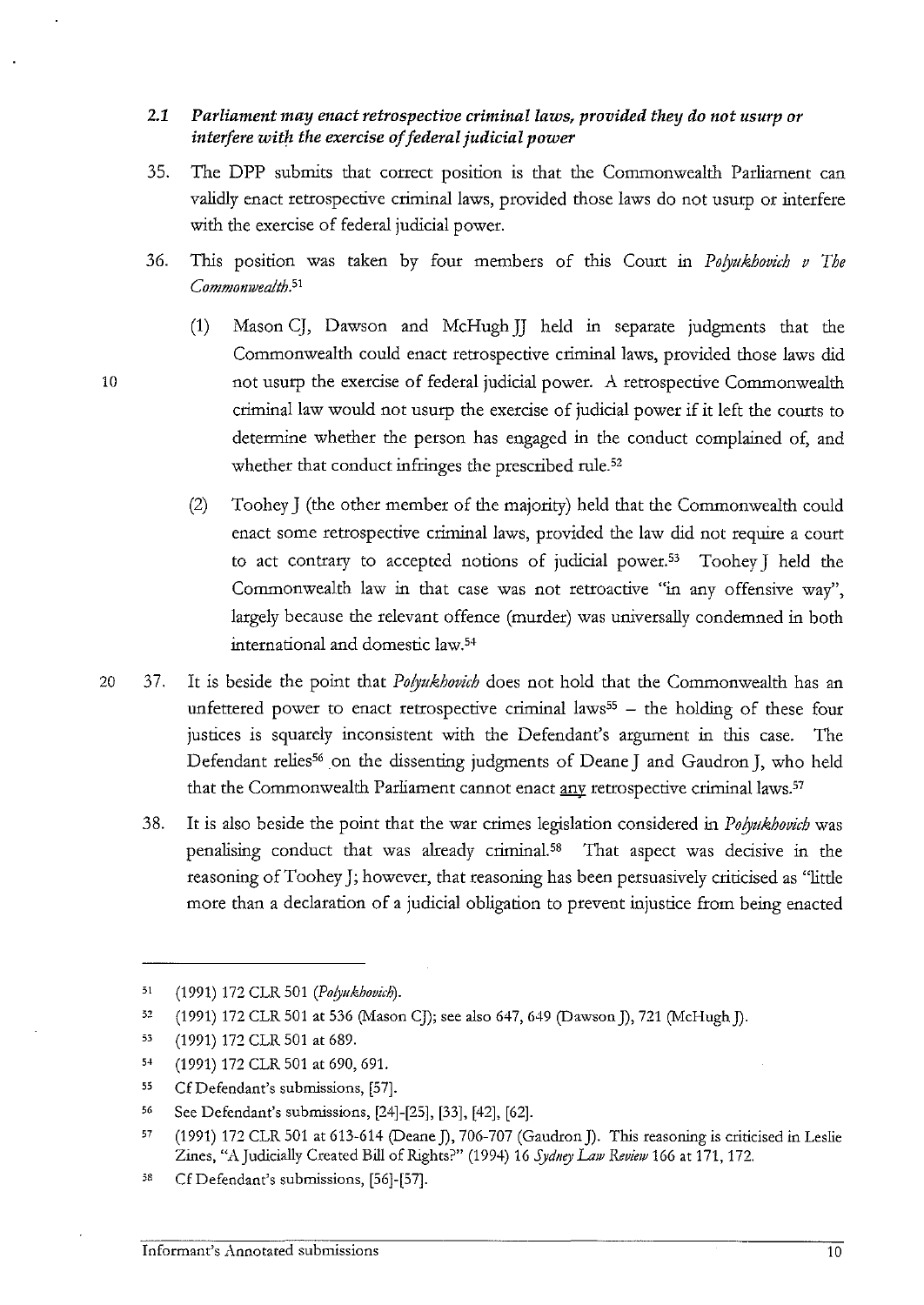by the Parliament".<sup>59</sup> That factor played no place in the reasoning of the other members of the majority in *Polyukhovich*,<sup>60</sup> nor for that matter in reasoning of this Court (apart from Griffith CJ) in *R v Kidman.* <sup>61</sup>

- 39. In any event, s 66A comes within the narrower principle articulated by Toohey J. Section 66A does not itself create any criminal liability,<sup>62</sup> but imposes a "stand alone" duty to inform the Department of a change in circumstances. This duty is imposed in the context where recipients of a social security benefit would have received a notice issued under s 67 of the Administration Act advising them to inform the Department of any changes in circumstance (including a change in income).63 As discussed in 10 answering Q(3) below, notices issued under ss 67 and 68 of the Administration Act are capable of creatiog a duty within s 4.3(b) of the Code. Thus, in the DPP's submission, the s 66A duty merely reinforces a legal duty that already existed.<sup>64</sup>
	- 40. In *Nicholas v The Queen*,<sup>65</sup> four members of this Court understood *Polyukhovich* as holding that the Commonwealth can enact retrospective criminal laws, provided those laws do not usurp the exercise of federal judicial power. Retrospectivity, in itself, it not a usurpation. 66 In addition, this Court has accepted that the Commonwealth had power to enact retrospective criminal laws in *R* v *Kidmmz67* and *Millner* v *Raith.* 68
	- 41. The Defendant has not demonstrated any need to overrule these earlier decisions.
- 42. The requirements of Ch III of the Constitution, as with all constitutional limitations, 20 are determined as a matter of substance and not mere form. *69* However, the

<sup>59</sup>  Leslie Zines, "A Judicially Created Bill of Rights?" (1994) 16 *Sydney Law Review* 166 at 172. Cf *Minister for Home Affairs v Zentai* (2012) 289 ALR 644: the offence of "war crimes" did not exist in Hungarian law until 1945, even though the conduct was also criminal as murder.

 $50$ The discussion of the nature of war crimes by Dawson J at 172 CLR at 643 is in the context of the presumption against retrospectivity, not Ch III validity.

<sup>61</sup>  (1915) 20 CLR 425 at 443 (Isaacs]), 456-457 (Gavan Duffy and RichJJ), 462 (Powers]); see also 448,451 (Higgins J); contra 436-437 (Griffith CJ).

<sup>62</sup>  *Jones* (2012) 265 FLR 158 at 179 [45] (fn 41) (Gray J): s 66A is not a penal provision.

<sup>63</sup> When a payment is granted, all grant recipients are sent a pro forma letter issued under s 67 of the Administration Act: Case Stated, [8] [CSB 3]. See also *Jones* (2012) 265 FLR 158 at 179 [46] (Gray J).

<sup>64</sup> There is one difference  $-$  s 66A(1) imposes a duty to report a change of circumstances etc within 14 days. The notices sent to the Defendant required her to report a change in circumstances etc within 14 days, or within 28 days if she was outside Australia: see [10], [12(2)] above. There is no evidence of her being outside Australia at any of the relevant times.

*<sup>65</sup>*  (1998) 193 CLR 173 *(Nti·ho!m).* 

<sup>66</sup>  (1998) 193 CLR 173 at 221-222 [114] (McHugh], dissenting in the result), 234 [149] (GummowJ), 259 [201] (point 6) (Kirby J, dissenting in the result), 277 [249] (Hayne J).

<sup>67</sup>  (1915) 20 CLR 425.

<sup>68</sup>  (1942) 66 CLR 1 at 6 (Starke J), 6 (McTiernan J), 9 (Williams J).

<sup>69</sup>  See *Ha v New South Wales* (1997) 189 CLR 465 at 498 (Brennan CJ, McHugh, Gummow and Kirby JJ).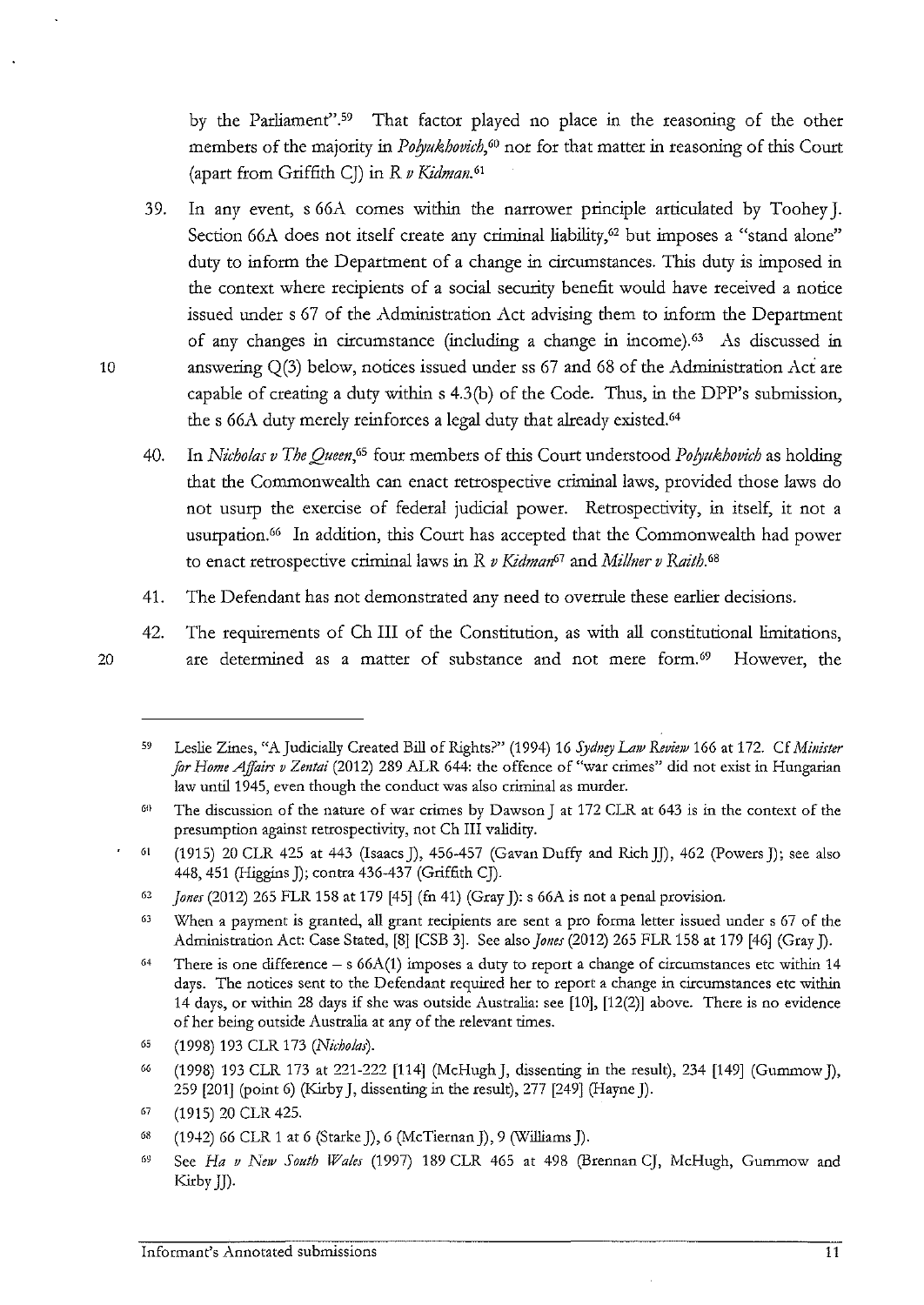Defendant's argument - which would introduce an absolute bar on imposing retrospective criminal laws – would seem to move away from matters of substance.

- (1) The Defendant's argument is said to be confined to retrospective "criminal" laws.<sup>70</sup> However, this Court has observed many times that there is no sharp distinction between "civil" and "criminal" laws.71 Either the Defendant's argument will require drawing unsatisfactory distinctions, or it will extend into fields that are often considered as "civil" law. Although United States law prohibits retrospective criminal laws, that distinction is drawn for the purposes of confining an express constitutional provision that otherwise appears to ban all 10 retrospective laws.<sup>72</sup>
	- (2) Sintilarly, the Defendant's argument would seem to draw a distinction between retrospective laws that deal with the elements of an offence, and retrospective laws that deal with matters of evidence (given that the Defendant does not seek to overrule *Nicholas).* However, the facts of *Nicholas* demonstrate that a retrospective alteration to the rules of evidence can have a significant impact on whether a person will be found guilty  $-$  after the enactment of the relevant Commonwealth law in that case, evidence that heroin had been imported unlawfully could be admissible. Without that evidence, the prosecution was bound to fail.
- 20 43. This is no mere definitional debate, but highlights a conceptual incoherence in the Defendant's argument. Her arguments as to why retrospective criminal laws necessarily interfere with the exercise of federal judicial power, if correct, would seem to apply equally to all retrospective laws.73 But the Defendant does not challenge the Commonwealth's power to enact retrospective civil laws, or retrospective alterations to the laws of evidence. By contrast, the existing doctrine - which considers whether a law interferes with or usurps judicial power - does not require drawing any of these unsatisfactory distinctions.
	- 2.2 *Giving* s *66A a retrospective operation does not interfere with or usurp the exercise of federal judicial power*
- 30 44. Contrary to the Defendant's submissions, giving new s 66A of the Administration Act a retrospective operation does not interfere with or usurp federal judicial power.

<sup>70</sup> See eg Defendant's submissions, [53.1].

<sup>71</sup> See eg *Dalton v NSll7 Cnmc Commission* (2006) 227 CLR 490 at 502 [27] (Gleeson CJ, Gummow, Hayne, Callinan, Heydon and Crennan JJ), and the authorities cited.

<sup>72</sup> See *Polyukhovich* (1991) 172 CLR 501 at 645 (Dawson J).

<sup>73</sup> Leslie Zines, "A Judicially Created Bill of Rights?" (1994) 16 *Sydney Law Review* 166 at 171-172.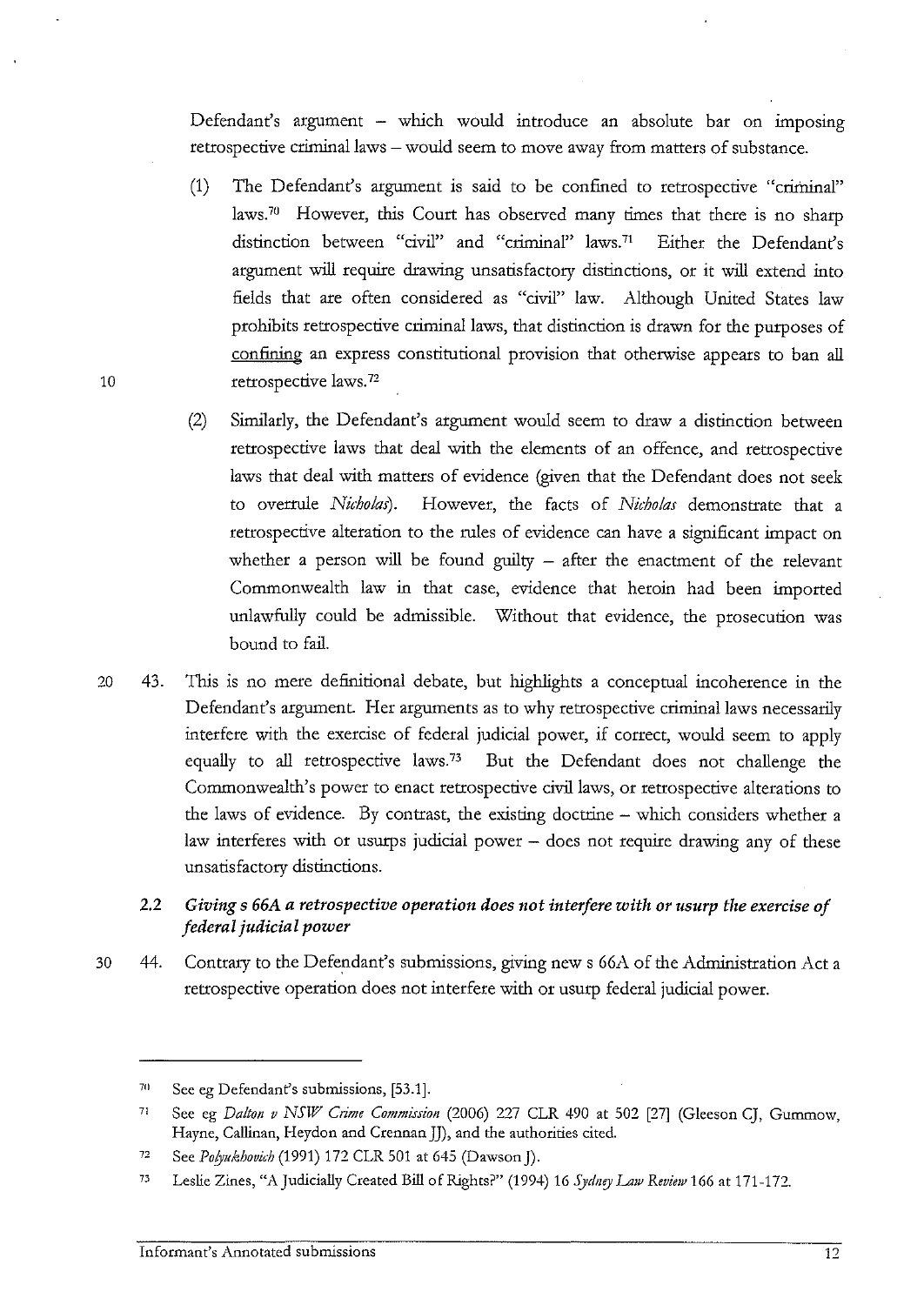- 45. **Court not reduced to "mere formality":** First, giving s 66A retrospective operation does not reduce the role of a court to a "mere formality", 74 even in relation to the first element in s  $135.2(1)(a)$  of the Code.<sup>75</sup>
- 46. As noted, the first physical element in the s 135.2(1) offence is that a person "engaged in conduct" (s  $135.2(1)(a)$ ).
- (1) This physical element, as explained by s 4.1 and s 4.3(b), has two requirements: **(i)** as a matter of fact, the Defendant did not perform an act and (ii) as a matter of law, there was a duty to perform that act (see [30(3)] above). The need for a fault element means that there is a further requirement - the Defendant intentionally 10 did not perform an act.
	- (2) Thus, in relation to this element, the court will need to determine whether the prosecution has established that: **(1)** there was a relevant change of the Defendant's circumstances; (2) the Defendant failed to inform Centrelink of that change in circumstances and (3) that the failure to inform was intentional. The court determines whether the person charged engaged in the conduct alleged and whether that is an offence. If any of these inquiries are a mere formality,<sup>76</sup> it is only because the Defendant does not have a defence on the facts, not because the court has been directed to reach any particular conclusion.
- 47. Moreover, the s 135.2(1) offence has a number of other elements, which are entirely 20 unaffected by the new s 66A.<sup>77</sup>
	- 48. **Section 66A not aimed at particular individuals:** Second, s 66A cannot properly be described as a law aimed at securing the conviction of a group of known individuals.
	- 49. The new s 66A operates both with retrospective and prospective effect. In its prospective operation, it applies to all persons who fail to notify Centrelink of a change in their circumstances. In its retrospective operation, it applies equally to persons who

<sup>74</sup>  Contra Defendant's submissions, [32].

 $75$ **A Commonwealth law may provide for conclusive certificates to be issued in relation to at least some elements of an offence. For example, it is valid to provide that a conclusive certificate is issued about the steps taken by employees of a telecommunications carrier that enabled an accused's**  conversations to be monitored: *Cheikho v The Queen* (2008) 75 NSWLR 323, discussing *Telecommunications (Interception and Access) Act 1979 (Cth).* 

<sup>76</sup>  Cf Defendant's submissions, [33].

<sup>77</sup>  It will also be necessary for the Prosecution to prove: (i) as a result of the conduct, the Defendant obtained a financial advantage for himself or herself from another person; (ii) the Defendant was aware of the substantial risk that this would occur; (iii) having regard to the circumstances that were known to her, it was unjustifiable to take the risk that this result will occur; (iv) the Defendant knew or believed that she was not eligible to receive the financial advantage; and (v) the other person was a Commonwealth entity: see the analysis of s 135.2 in *Poniatowska* (2011) 244 CLR 408 at 417 [21].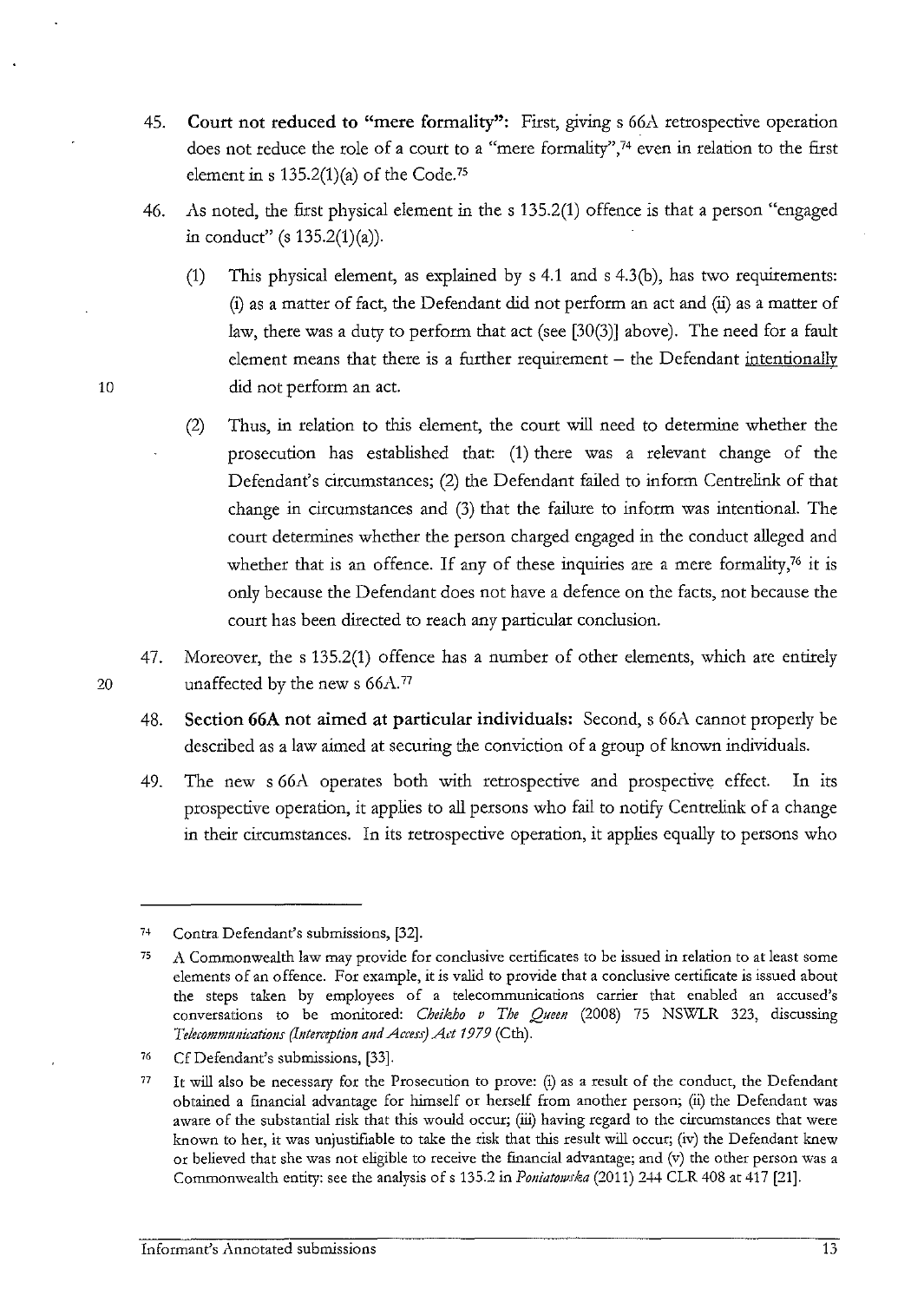were convicted, persons (like the Defendant) who had been charged by August 2011, and persons who had engaged in conduct but had not yet been charged.

- 50. Certainly one reason for the retrospective operation of s 66A was to uphold convictions for social security fraud that had already occurred (see [27] above). However, in doing so, the new s 66A did not result in a different or unexpected liability being imposed.<sup>78</sup> There is no comparison with *Liyanage v The Queen*.<sup>79</sup>
- 51. Guilt is not fictional: Third, a person who is convicted of an offence against s 135.2 of the Code, following the enactment of the new s 66A of the Administration Act, is not being punished on any "fictional" basis. so
- 10 52. As noted, the s 135.2 offence contains various elements, including: a person intentionally engaged in conduct (here, not informing Centrelink of a change in circumstances); a person has obtained a financial advantage as a result and was reckless as to that fact; and the person knew or believed that he or she was not eligible to receive that advantage (s  $135.2(1)(a)$ , (aa) and (ab)). The prosecution must prove all of these elements under the usual rules of evidence to the criminal standard of proof. New s 66A does not direct a court even as to the first of these elements: (see [46] above); moreover, the s 66A duty merely reinforces the duty created by the notices issued under ss 67 and 68 of the Administration Act (see [39] above). There is no fiction involved.<sup>81</sup>
- 20 53. Historical material: Fourth, the so-called history of the common law does not assist the Defendant.82
	- 54. There is no dispute that common law principles were strongly against the imposition of retrospective criminal liability. But that does not mean that Parliament lacked power to impose retrospective criminal laws, in the absence of an express constitutional prohibition as exists in the United States.<sup>83</sup> In *Polyukhovich*,<sup>84</sup> McHugh J stated that

<sup>78</sup>  See *Haskins v The Commonwealth* (2011) 244 CLR 22 at 38 [30] (French CJ, Gummow, Hayne, Crennan, Kiefel and Bell JJ): the Commonwealth Act in that case sought to "confirm irregular acts", **not to void and punish "what had been la\vful when done".** 

<sup>79</sup>  [1967] AC 259, cited in Defendant's submissions, [39]. The passage in *Nicholas* (1998) 173 CLR 193 at 277 [249] (Hayne J) is saying that the mere fact that, by definition, it must be possible to identify all **the persons to whom a retrospective law applies does not, in itself, mean that the law is aimed at**  those individuals: contra Defendant's submission, [36].

<sup>81</sup>l Contra Defendant's submissions, [40].

<sup>81</sup>  See *Polyukhovich* (1991) 172 CLR 501 at 536 (Mason CJ), 647, 649 (Dawson J), 721 (McHugh J); *Nitholas* (1998) 193 CLR 173 at 191 [26] (Brennan CJ), 202 [53] (Toohey J), 210-211 [80] (Gaudron J), 236 [156], 238 [162] (Gummow *]),* 278 [251] (Hayne)).

<sup>82</sup>  Cf Defendant's submissions, [43]-[45].

<sup>83</sup>  See *Polyukhovich* (1991) 172 CLR 501 at 535 (Mason CJ), 642, 645-647 (Dawson J), 718 (McHugh J).

The United States position turns on an express prohibition and is therefore distinguishable. In addition, there are fundamental differences between the Australian and United States conception of separation of powers: cf Defendant's submissions, [+9]. For example, in the United States federal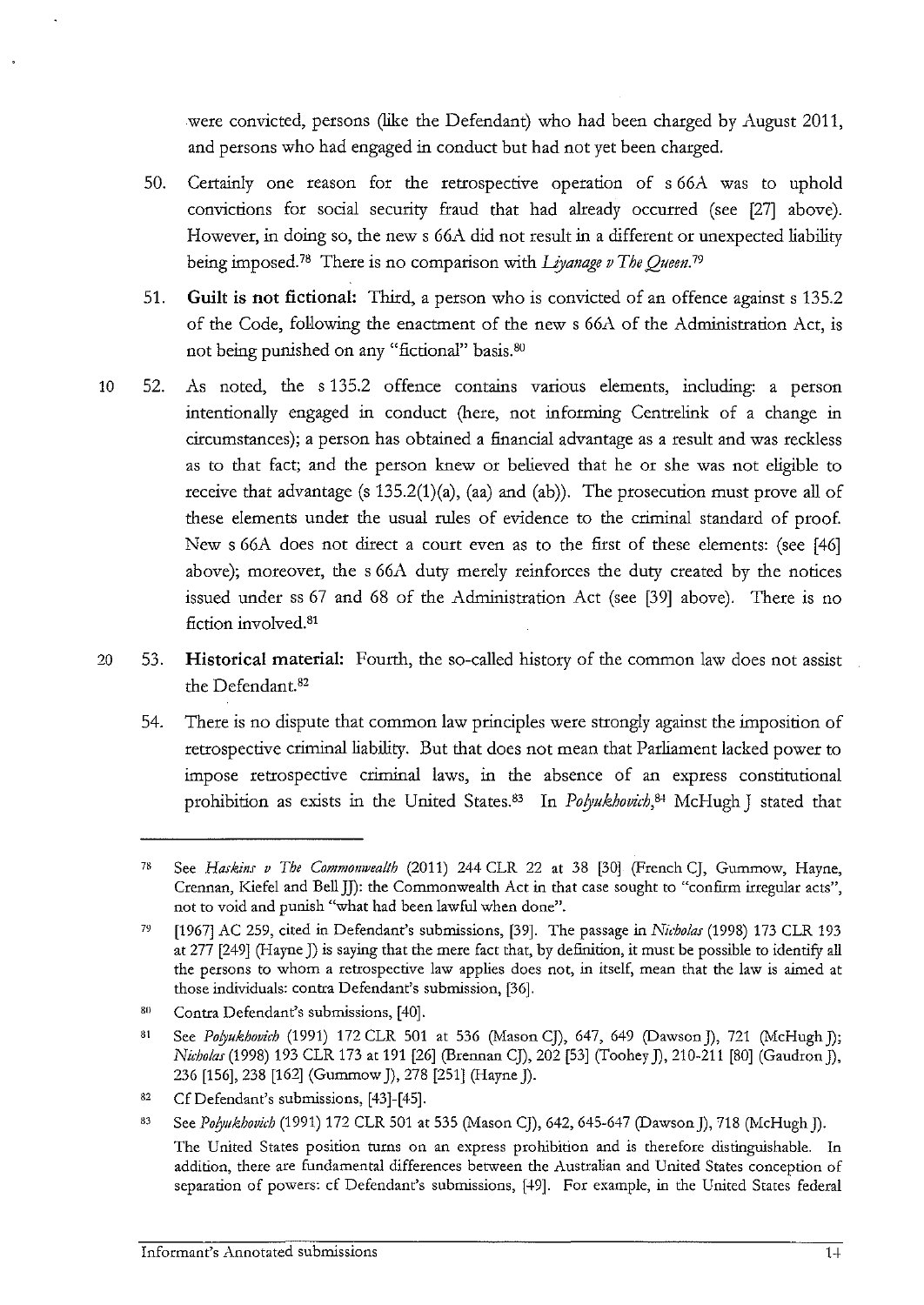there was nothing in the historical materials "which would indicate that the framers of the Commonwealth Constitution believed or assumed that giving a criminal statute a retrospective operation was an exercise of, or an interference with the exercise of, judicial power."

- 55. The Defendant attempts to distinguish the British position by saymg that the Commonwealth Parliament is subject to the Constitution.<sup>85</sup> But this is circular – to say that the Commonwealth Parliament's powers are constrained by the Constitution is not a reason for saying that the Constitution contains the constraint contended for (here, a prohibition on all retrospective criminal laws). Instead, as noted, the relevant 10 constitutional limit is narrower - a Commonwealth law cannot interfere with or usurp the exercise of federal judicial power.
	- 56. **Rule of law:** In particular, there is nothing inconsistent between the Commonwealth's power to enact some retrospective criminal laws and the constitutional assumption of the rule of law.<sup>86</sup>
	- 57. Statements that the Constitution is framed against an assumption of the rule of law use the "rule of law" to mean only that the courts must be able to review the legality of government action (both legislative and executive). $87$  That meaning of "rule of law" is anchored in Ch III of the Constitution.
- 58. The rule of law is a notoriously imprecise concept, used to describe a number of 20 different, and sometimes conflicting, values.88 It would be going much further to give other values reflected in the rule of law - such a strong preference for rules to operate prospectively- "immediate normative operation" in applying the Constitution.89
	- 59. The Defendant relies on various statements about the traditional abhorrence of retrospective criminal laws.90 However, injustice, by itself, cannot be the yardstick of validity.<sup>91</sup> In any event, the extent of injustice may vary according to the subject-matter of the law.<sup>92</sup> For example, there is a strong argument for retrospectivity where "the

- $84$ (1991) 172 CLR 501 at 720.
- 85 See Defendant's submissions, [53.2].
- 86 Cf Defendant's submissions, [28]-[30], [52].
- 87 See particularly *Plaintiff 5157/2002 v The Commonwealth* (2003) 211 CLR 476 at [102]-[103] (Gaudron, McHugh, Gummow, Kirby and Hayne JJ).
- 88 See eg, Jeffrey Goldsworthy, "Legislative Sovereignty and the Rule of Law'' in Tom Campbell, Keith Ewing and Adam Tomkins, *Septical Essays on Human Rights* (2001) 61 at 64-65.
- 89 *Re Minister for Immigration; Ex parte Lam* (2003) 214 CLR 1 at [72] (McHugh and Gummow JJ).
- **90**  Defendant's submissions, [45]-[49].
- 91 Cf *University of Wollongong v Metwally* (1984) 158 CLR 447 at 472 (Wilson J, dissenting in the result).
- $92\,$ *Po!Jukhovzi-h* (1991) 172 CLR 501 at 642 (Dawson J).

judicial power may be conferred on bodies other than the courts referred to in Art III of the United States Constitution: see eg James E Pfander, "Article I Tribunals, Article III Courts, and the Judicial Power of the United States" (2004) 118 *Harvard Law Review* 643.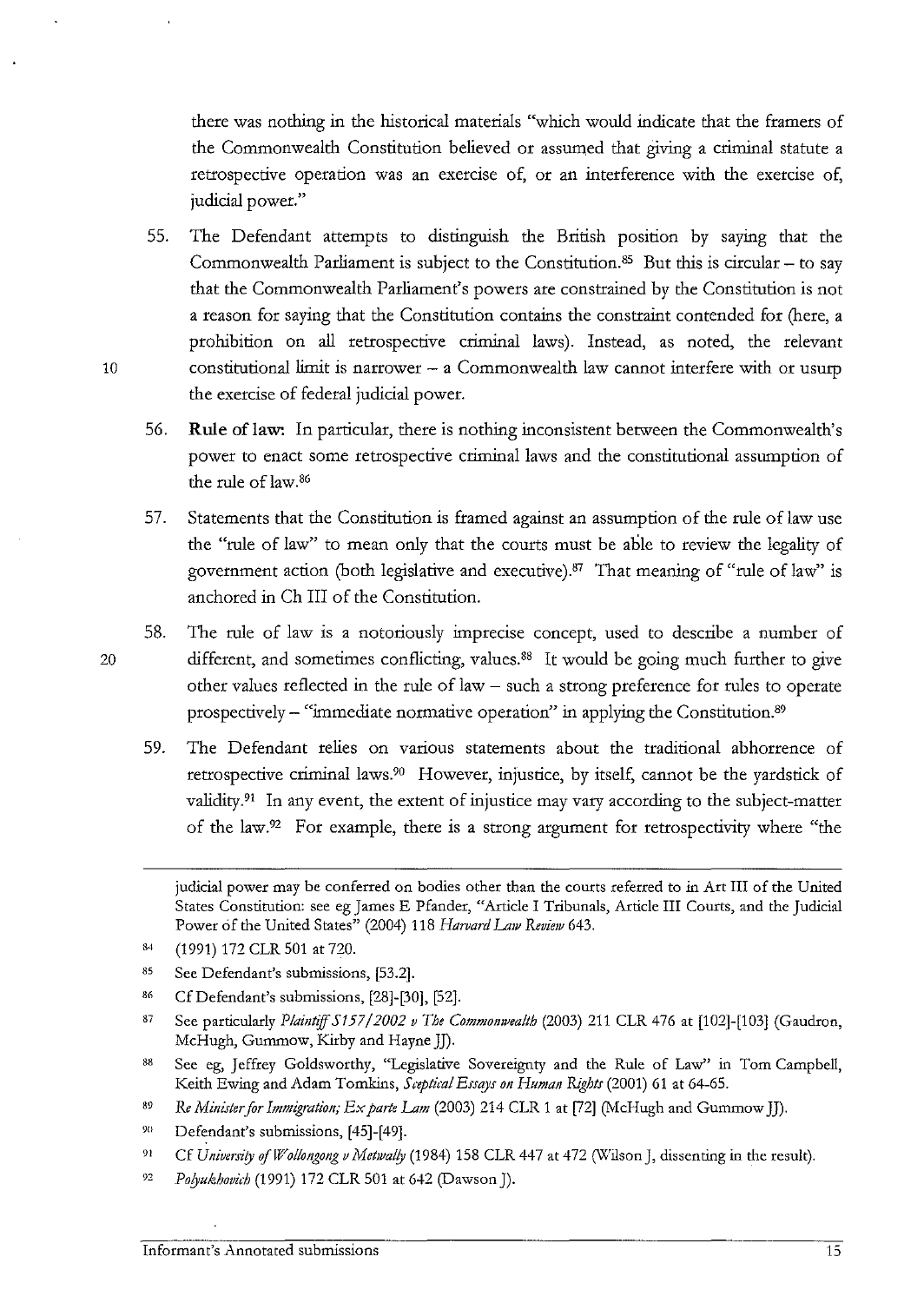moral transgression is closely analogous to, but does not for some technical reason amount to, legal transgression".93

# Q(3) Section 67 and s 68 notices are capable of creating a duty for the purposes of s 4.3(b) of the Code

60. The third question is whether the notices issued to the Defendant are capable of creating a duty for the purposes of s 4.3(b) of the Code.

3.1 *Letters to Defendant were issued under Administration Act,* ss 67 *or 68* 

- 61. As noted, the Defendant was sent a Grant Letter on 15 October 2005, together with another letter on that date, and was sent 12 further letters between 18 December 2006 10 and 18 August 2009 (see [10]-[12] above).
	- 62. Grant letter (s 67): The DPP submits that the Grant Letter<sup>94</sup> was issued under s 67 of the Administration Act.
		- (1) Section 67(2) applies to a person who has made a claim for a social security payment and whose claim has been granted (s 67(1)). The Secretary may give a person a notice in writing that requires the person (relevantly) to inform the Department if a specified event or change of circumstances occurs (s 67(2)(a)(i)).
		- (2) An event or change in circumstances is not to be specified unless (relevantly) the occurrence or change of circumstances might affect the payment of the social security payment (s  $67(5)(a)$ ).<sup>95</sup>
- 20 (3) The Grant Letter stated (relevantly) "[y]ou must tell us within 14 days (28 days if residing outside Australia) if any of these things happen, or may happen ... your income, not including financial investments or maintenance, increases."96 An increase in income affects the payment of PPS, which is means-tested: (see [8]) above.
	- 63. Other letters (s 68): The DPP submits that the remaining letters were issued under s 68 of the Administration Act.
		- (1) Section 68(2) applies to a person receiving a social security payment (other than utilities allowance or seniors concession allowance) (s  $68(1)$ ). The Secretary<sup>97</sup> may

<sup>93</sup> Polyukhovich (1991) 172 CLR 501 at 689 (Toohey J).

<sup>94</sup> CSB 14-16.

**<sup>95</sup> An event or change of circumstances may also be specified if it would affect the operation, or**  prospective operation, of Pt 3B of the Administration Act in relation to the person. Part 3B provides **for an income management regime.** 

<sup>96</sup>**CSB 14, 15.** 

<sup>&</sup>lt;sup>97</sup> These computer-generated letters are taken to be sent by the Secretary: see 2011 Amendment Act, Sch 3, item 1; Administration Act, s 6A.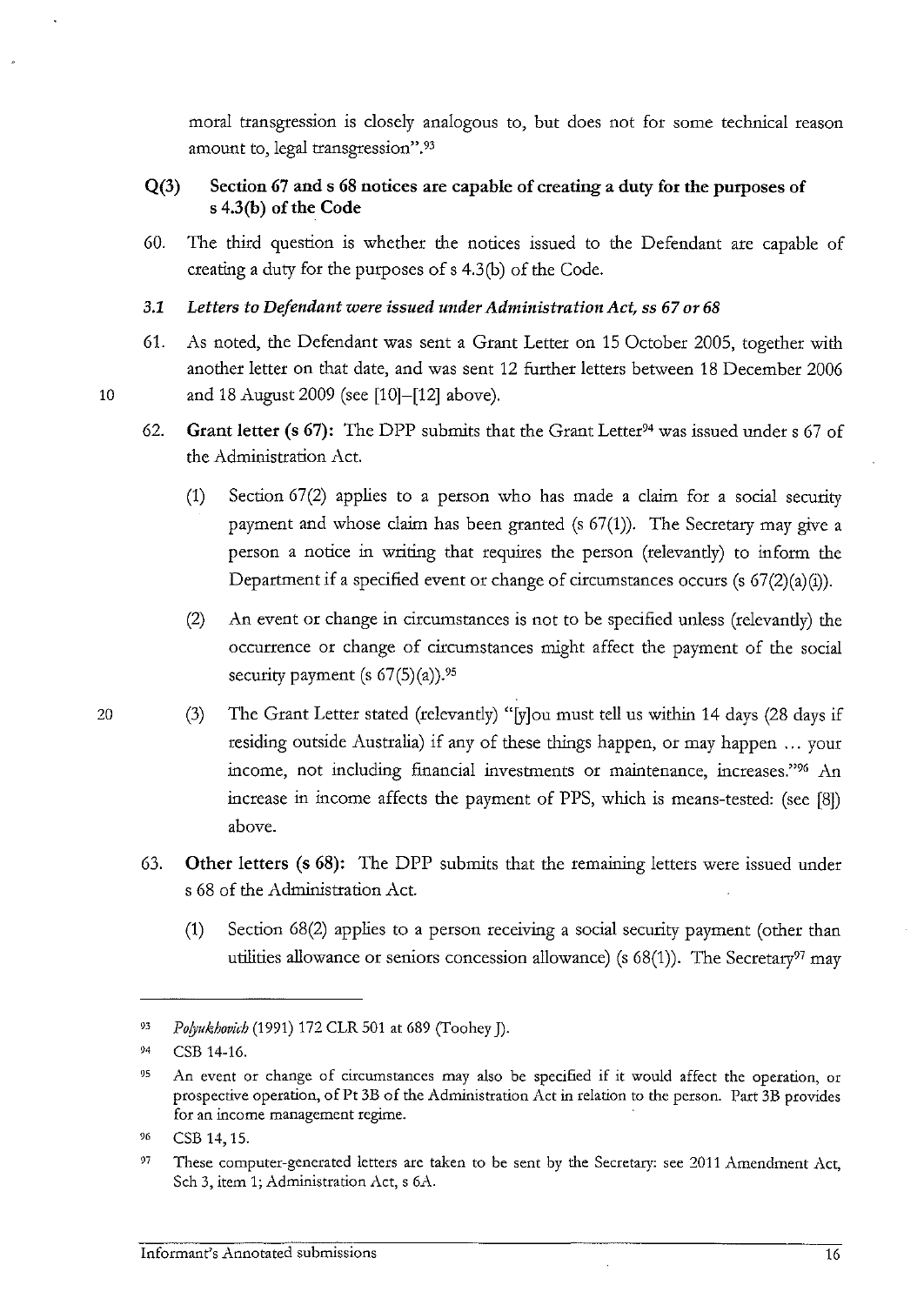give a person a notice that requires the person (relevantly) to inform the Department if a specified event or change of circumstances occurs, or the person becomes aware that a specified event or change of circumstances is likely to occur  $(s 68(2)(a)).$ 

- . (2) An event or change in circumstances is not to be specified unless the occurrence of the event or change of circumstances might affect the payment of the social security payment (s  $68(5)$ ).
- (3) The letter dated 15 October 2005 stated (relevantly) "[y]ou must tell us about any changes to your earnings within 14 days"98 The other letters requested the Defendant to inform Centrelink of specified events within 14 days (or within 28 days if outside Australia), including: "your income, not including financial investments or maintenance, increases" or "you . . . have any change to your income from employment (the amount you earn goes up or down)" (see [12(2)] above). Again, an increase in income affects the payment of PPS, which is means-tested.
- 64. Requirements of ss 67 and 68 notices (s 72): Notices issued under ss 67 and 68 of the Administration Act must satisfy the requirements in s 72.
- (1) These requirements include that the notice must specify: how the person is to give the information to the Department (s  $72(1)(c)$ ); the period within which the 20 person is to give the information to the Department  $(s 72(1)(d)(ii))$ ; and that the notice is an information notice given under the social security law (s 72(1)(e)). However, a notice is not invalid merely because it fails to comply with  $s$  72(1)(c) or (e) (s 72(2)).
	- (2) The period specified for the purposes of  $s$  72(1)(d)(ii) must be (relevantly) the period of 14 days after the day on which the event or change in circumstances occurs, or the day on which the person becomes aware that the event or change in circumstances is likely to occur, as the case may be (s  $72(3)(b)$ ).<sup>99</sup>
- 65. Non-compliance offence (s 74): It is an offence to refuse or fail to comply with a notice under ss 67 or 68 of the Administration Act (s 74(1)). This is an offence of strict 30 liability (s 74(4)). However, this offence does not apply to the extent that a person is incapable of complying with the notice  $(s 74(2))$ , or if the person has a reasonable excuse (s 74(3)).

<sup>98</sup>  CSB 17.

<sup>99</sup>  In special circumstances, the period specified can be up to 28 days after the event or change in circumstances: Administration Act, s 72(4).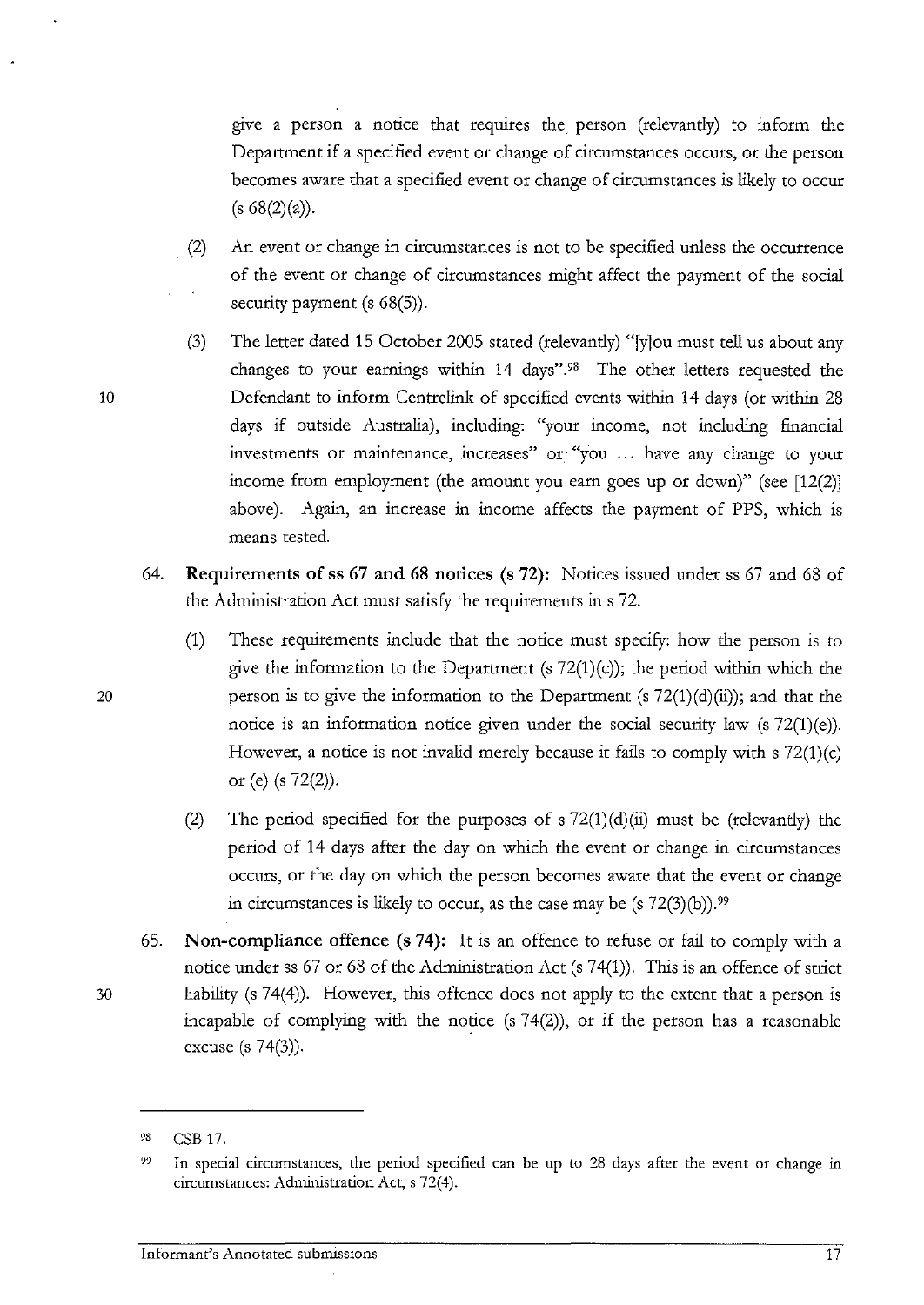#### 3.2 *Section 74 offence creates a duty to comply with ss* 67 *or 68 notices*

- 66. Section 4.3(b) of the Code provides that an omission to perform an act can be a physical element if "the law creating the offence impliedly provides that the offence is committed by an omission to perform an act that by law there is a duty to perform".
- 67. Here, s 74(1) of the Administration Act provides that it is an offence to refuse or fail to comply with a ss  $67$  or  $68$  notice (subject to the defences in s  $74(2)$  and  $(3)$ ). The DPP submits that the s 74(1) is the clearest possible indication that there is a duty to comply with a notice under s 67 or s 68.
- 68. Section 4.3(b) of the Code must be read consistently with s 4.3(a) (where an omission is 10 a physical element because the offence provision "makes it so"). In the s 4.3(a)

context, the offence provision creates a duty to perform the act, by penalising a failure to perform that act. As Doyle CJ and Duggan J stated in *Poniatowska* in the South Australian Supreme Court:<sup>100</sup>

The concept of an "omission" must be read as referring to a law which identifies the omission in question in such a way as to create a dutv to perform the omitted act. An example of such a law is a law which makes it an offence for a person to refuse or fail to produce a driver's licence on request by a police officer. The refusal or failure to produce the driver's licence is an identified or specific omission and it is an omission to perform an act which the person in question is obliged to perform, having regard to the terms of the 20 offence creating provision.

69. Section 4.3(b) deals with the situation where the duty to perform the omitted act is created by a provision, other than the offence provision. By parity of reasoning with  $s$  4.3(a), this duty can be created by an offence provision – indeed, this is the most obvious way by which a duty will be imposed on a citizen.

### 3.3 *Answer to Defendant's arguments*

- 70. The Defendant's arguments for resisting the conclusion there is a duty, within s 4.3(b), to comply with ss 67 or 68 notices should not be accepted.
- 71. Single failure can be an offence under s 74 and also an element in the s 135.2(1) offence: First, it is no "subversion of the legislative scheme"101 that a failure to comply 30 with a s 67 or s 68 notice can be an offence under s 74 of the Administration Act, but also can go to the physical element in  $s$  135.2(1)(a) of the Code.
	- (1) By way of comparison, failures to remit GST payments to the Tax Office and to withhold income tax instalments as required by tax legislation may constitute an offence of dishonestly causing a loss, contrary to s 135.1(5) of the Code.<sup>102</sup> In other words, there is no suggestion that the specific offences in the taxation

<sup>&#</sup>x27;(2010) 107 SASR 578 at 586-587 [30].

<sup>&</sup>lt;sup>101</sup> Contra Defendant's submissions, [75].

<sup>&</sup>lt;sup>102</sup> See eg R *v Phan and Tan* (2010) 108 SASR 260; R *v Phan* (2010) 106 SASR 116.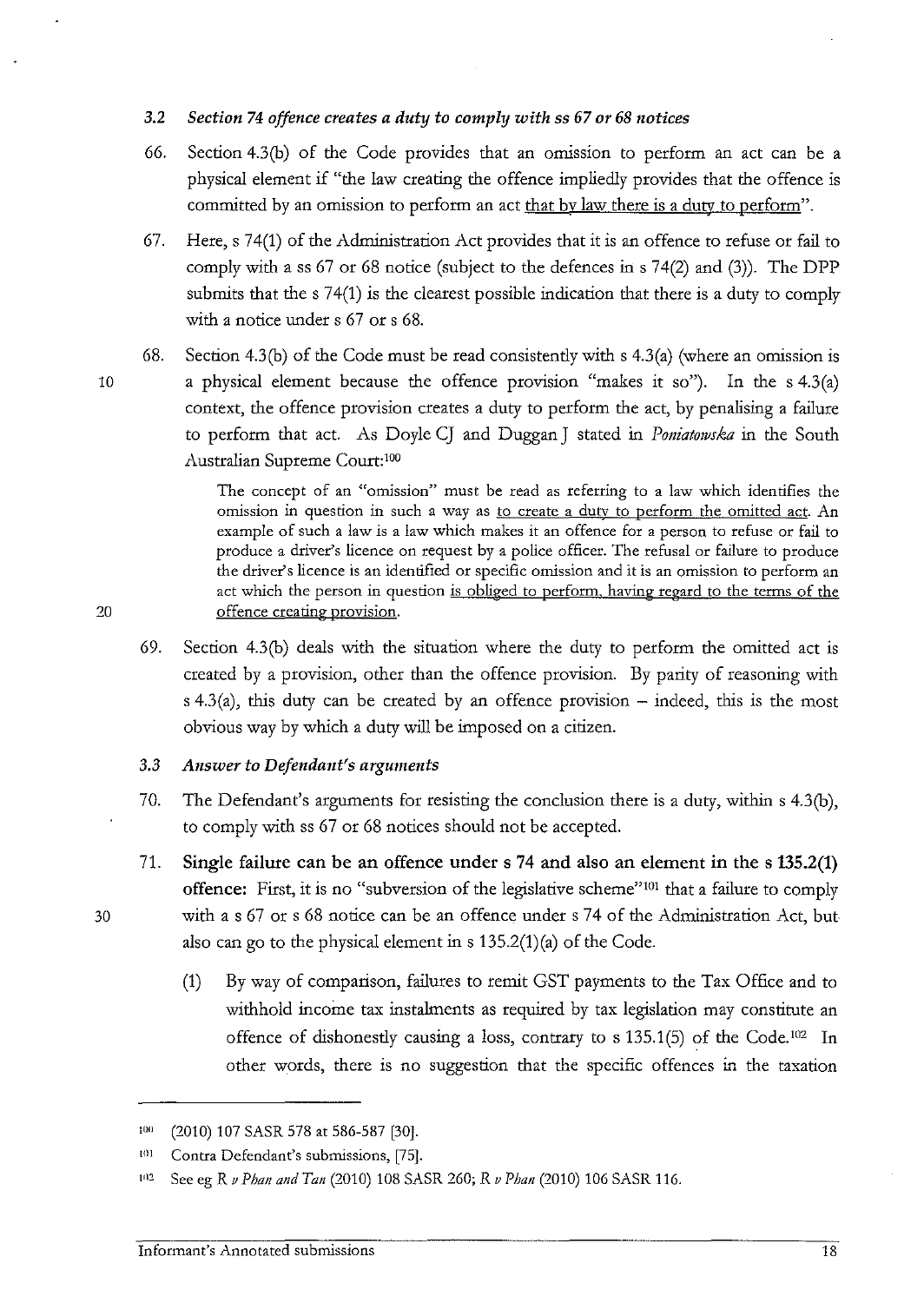legislation for failing to do these acts are the only punishment available. In this case the fraud offence *involves* proof of different elements and is directed towards a different harm. 10'

- (2) More generally, it is not uncommon for different offences to have overlapping elements, and for a single course of conduct to raise potentially different offences.104 Double jeopardy principles ensure that a person is not punished twice to the extent of the overlap.1us
- 72. **Duty is imposed "by law'':** Second, there is no basis for saying that the notices in this case were too uncertain to impose a duty "by law". The notices here were issued 10 under and in compliance with ss 67, 68 and 72 of the Administration Act: (see [62]-[64] above). That satisfies the requirement that the duty be imposed "by law" (meaning by a Commonwealth law106).
- 73. Notices issued under ss 67 or 68 of the Administration Act do not have the uncertainties suggested in [71] of the Defendant's submissions. A notice imposes a duty when the notice is received by a person (although once a notice is sent, there is a presumption of receipt $107$ ). In principle, the obligations set out in a notice remain current for as long as a person is receiving benefits; at the same time, a person may be sent more than one notice (s 72(9)). In this case, the Defendant received regular reminders of her obligation to inform Centrelink, including one notice during the first 20 charge period, two notices during the second charge period, and three notices during the third charge period.<sup>108</sup>
	- 7 4. The Defendant does not dispute that non-compliance with a notice issued in accordance with ss 67, 68, 72 of the Administration Act is capable of giving rise to an offence against s 74 of that  $Act^{109}$  If that is correct, then it must follow that the issue

<sup>&</sup>lt;sup>103</sup> See *Poniatowska* (2011) 244 CLR 408 at 422 [33] (French CJ, Gummow, Kiefel and Bell JJ).

<sup>104</sup>*Island Maritime Limited v Filipowski* (2006) 226 CLR 328 at 344 [43] (Gummow and Hayne JJ); R *v Wei Tang* (2008) 237 CLR 1 at 9 [4] (Gleeson CJ, with Gummow, Heydon, Crennan and Kiefel JJ agreeing with his Honour and Hayne J); R v Einfeld (2008) 71 NSWLR 31 at 41-42 [44]-[46] (the Court).

<sup>&</sup>lt;sup>105</sup> See generally *Pearce v The Queen* (1998) 194 CLR 610; see also *Island Maritime Limited v Filipowski* (2006) 226 CLR 328 at 338-340 [25]-[30] (Gleeson CJ, Heydon and CrennanJJ), 345-346 [49]-[50], 350-351 [63]-[65] (Gummow and Hayne JJ).

<sup>&</sup>lt;sup>106</sup> See *Poniatowska* (2011) 244 CLR 408 at 421 [32] (French CJ, Gummow, Kiefel and Bell JJ).

<sup>&</sup>lt;sup>107</sup> See *Evidence Act 1995* (Cth), ss 160 and 163, which apply to all Australian courts (see s 182(4A) and s 5, respectively). See also *Ads Intepretation A,t 1901* (Cth), s 29.

<sup>1</sup>ns See, respectively, letters dated 19 September 2007 [CSB 22-25] (first charge period), dated 18 April 2008 [CSB 35-39] and 24 July 2008 [CSB 40-44] (second charge period), and dated 29 April 2009 [CSB 59-61], 14 May 2009 [CSB 63-67] and 18 August 2009 [CSB 68-72] (third charge period). The charge periods are set out in Case Stated, [26] [CSB 12].

<sup>&</sup>lt;sup>109</sup> There is no principle of Australian law of legislation being invalid for uncertainty or vagueness: cf R  $\nu$ *Hughes* (2000) 202 CLR 535 at 575-576 [95]-[98] (Kirby J).